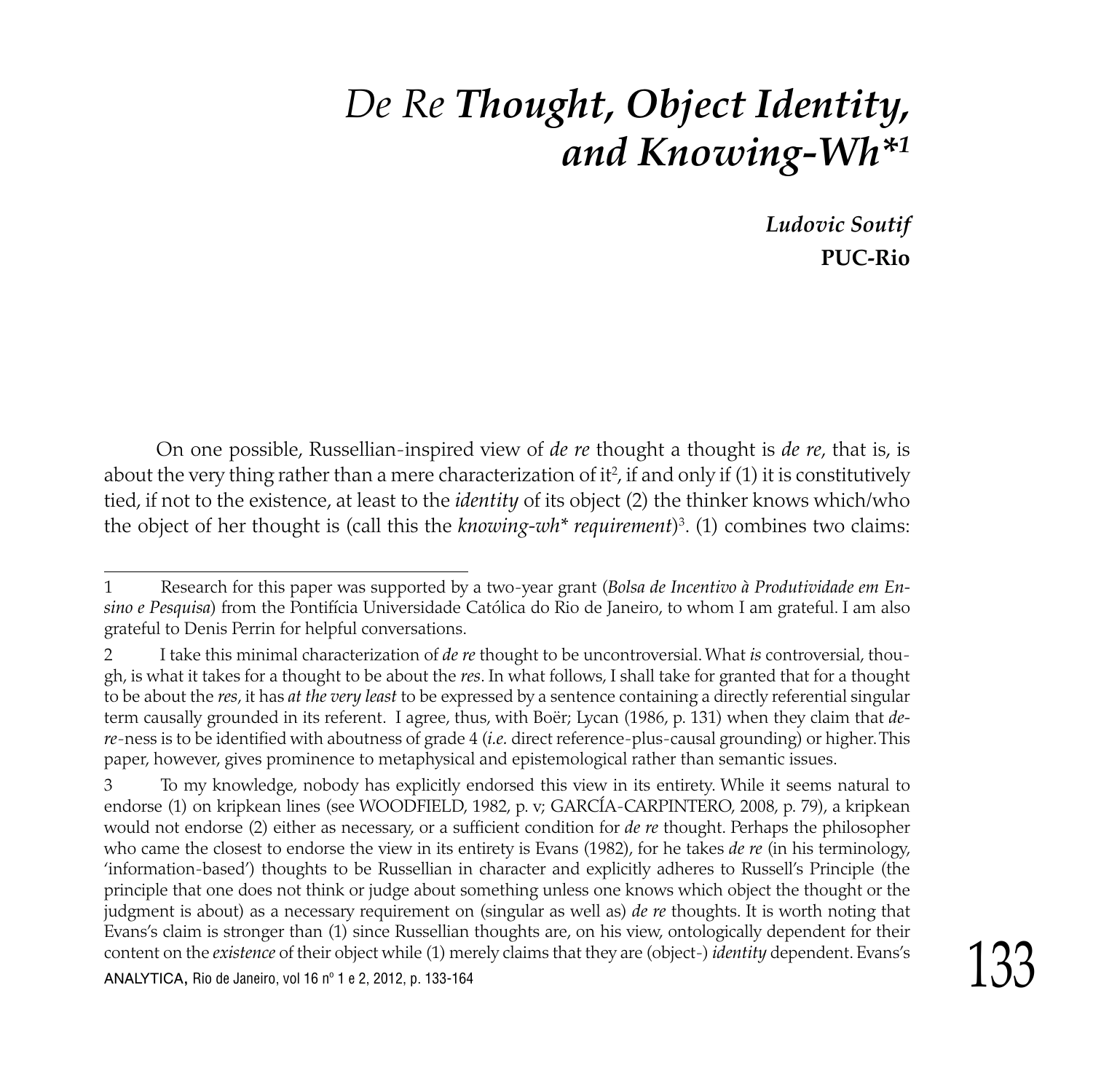**TICA** volume 16 números 1 e 2 2012

the claim that (a) a thought *de re* is typically the kind of thought that is individuated by the identity of its object (call this the *individuation principle*) in the sense that if the object is actually or possibly different, the thought itself is, with the claim that (b) it is individuated by the identity of its object in a way that makes its relatedness to that object an essential property of it (call this *de-re-thought essentialism* ).

The trouble with this view is that it seems to be at odds with far from uncommon cases wherein the subject undoubtedly has a thought *de* a particular object while, unbeknownst to her, it is not the one she takes to be *F* either because she is confused, or because she is being intentionally tricked. Suppose I entertain a thought about the cup I am seeing – I may think, for instance, *of* that cup that it is made out of plastic – while, unbeknownst to me, it has just been replaced with a qualitatively indistinguishable, yet numerically distinct cup. If (1a) is true, the thought I am entertaining now cannot be the same as the thought I was entertaining about the cup before the trick. By the individuation principle, being about two numerically distinct cups, the thoughts themselves must be different. Now there is a sense in which it might be claimed that they are just the same thought, for arguably nothing in the qualitative character of the (visual) experience that justify them and on which they are based seems to differ from one thought to the other. This presumably explains why the thinker is so easily confused or tricked here. She is tricked or confused because she cannot tell on the sole basis of her (visual) experience the difference between the two objects. She has no good reason to believe that they are different, even though they are . Cases of this type might motivate the rejection of the individuation principle applied to *de re* thoughts and, consequently, the claim that such thoughts are not individuated by the identity of their object. It might motivate the further claim that (1b) too is false for, it

134

claim may be and has been construed (see BACH, 1994, p. 41-42; MARTIN, 2002, p. 180), nevertheless, as a weaker claim liable to accommodate our modal intuitions concerning the strong (transworld) connection between the identity of the thought and that of its object.

<sup>4</sup> Essentialism in general is the doctrine that (at least) some objects have (at least some) essential properties. *De-re*-thought essentialism is more specific. It is the claim that some of our thoughts are *de re* just in case they have (at least) one essential property, the property of being related to that which is contextually determined as their particular object.

This is not meant as an argument against the truth of (1a) as its truth or falsehood depends on metaphysical (rather than epistemological) arguments that are still to be given. See below section II.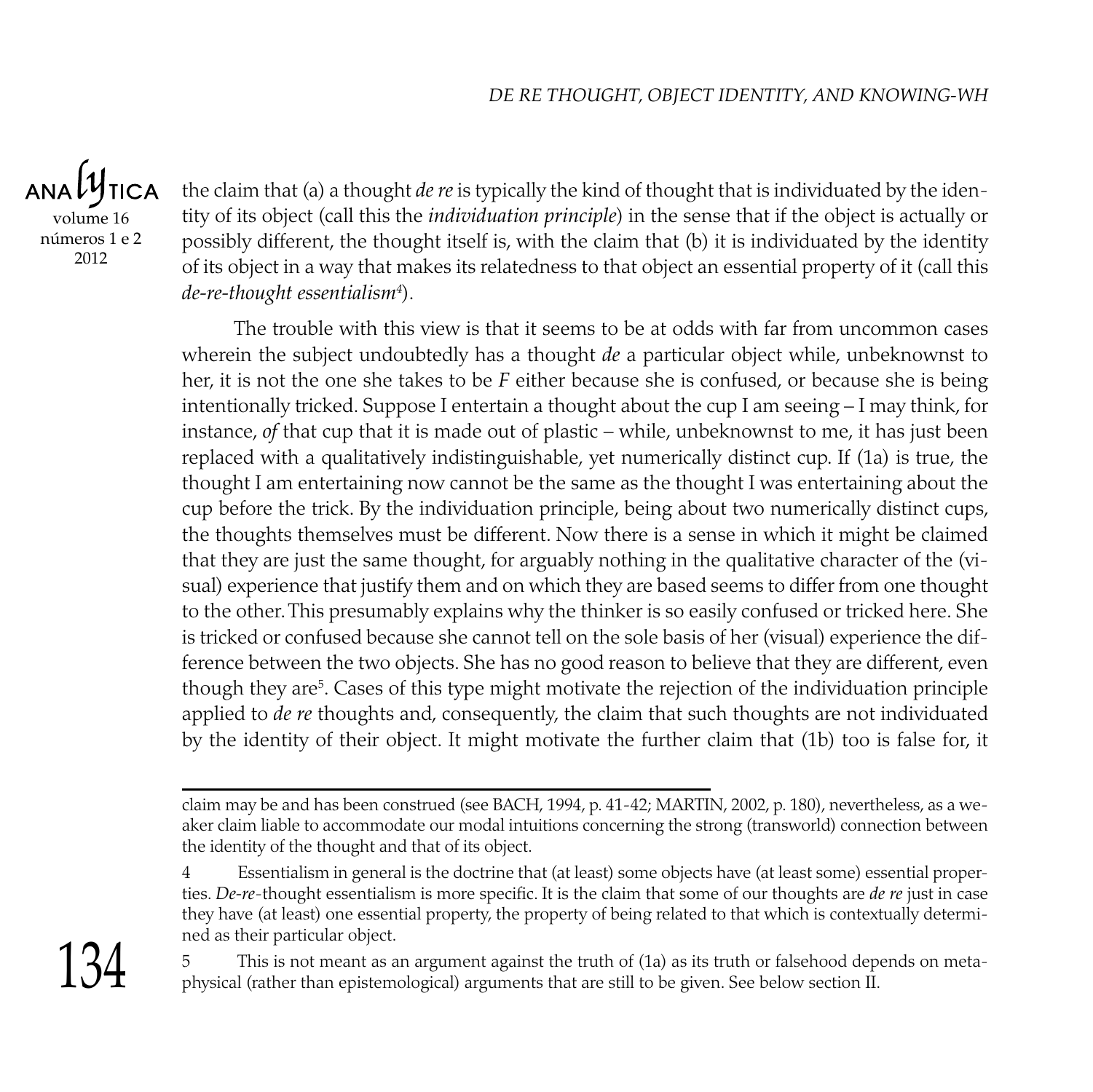might be asserted, 'there is nothing internal to a *de re* thought about an object that makes the thought about *that* object<sup>'6</sup> – call this *de-re-thought anti-essentialism*. Finally, it may raise suspicion that (2) is just as false, for in the above example the subject is having a thought about the very cup she is seeing (to the effect that it is made out of plastic), although she cannot tell if the object (the cup she is seeing) is distinct from the one (the qualitatively indistinguishable cup it replaces) thought about a few seconds earlier.

All this suggests that the view spelled out has, to say the least, strong objections to face and that its correctness, if ever, cannot be taken for granted. In this paper I shall argue that cases of mistaken identity do not force on us the conclusion that the view at stake is false. All they show is that it needs better support. I analyze the motivations for the view as well as some of the objections voiced against it. Finally, I show that mistaken-identity cases can be accommodated so that the restrictions set on its truth by the advocates of the two-component picture (of *de re* thoughts) and the *de-re-*thought anti-essentialists can be lifted and the view itself, defended on better grounds.

#### I. Identity-Dependent Thoughts

Let us assume for the time being that the view is true, that it expresses, that is, legitimate requirements on *de re* thought. If so, assuming that the left-hand side of the biconditional is true, (1a,b) and (2) must also be true. On what grounds shall one take them to be true? More importantly, what notion of thought *de re* is involved in such claims? How are we to understand the *de-re*-ness of such thoughts?

A way to answer these questions is to trace the very notion of a thought *de re* back to its Russellian roots<sup>7</sup>. Russell is often pinpointed (I take it, rightly) in the literature as the source of

volume 16 números 1 e 2 2012

 $\overline{6}$ Bach (1994, p. 13 fn 5).

<sup>7</sup>  Of course, it is somehow anachronistic to use this terminology in connection with Russell. The '*de re/de dicto*' terminology applied to *beliefs* or *thoughts* was introduced afterwards, notably by Burge (1979), in the context of a reflection over the logical form of belief reports made in relational ('believes-of') rather than notional ('believes-that') style and the conditions for the correct ascription of the corresponding beliefs. To my knowledge, Russell only spoke of the object (referred to by the singular term and thought about in a judgment) being or not being itself a *constituent* of the judgment or *entering* or not entering into the statement. See in particular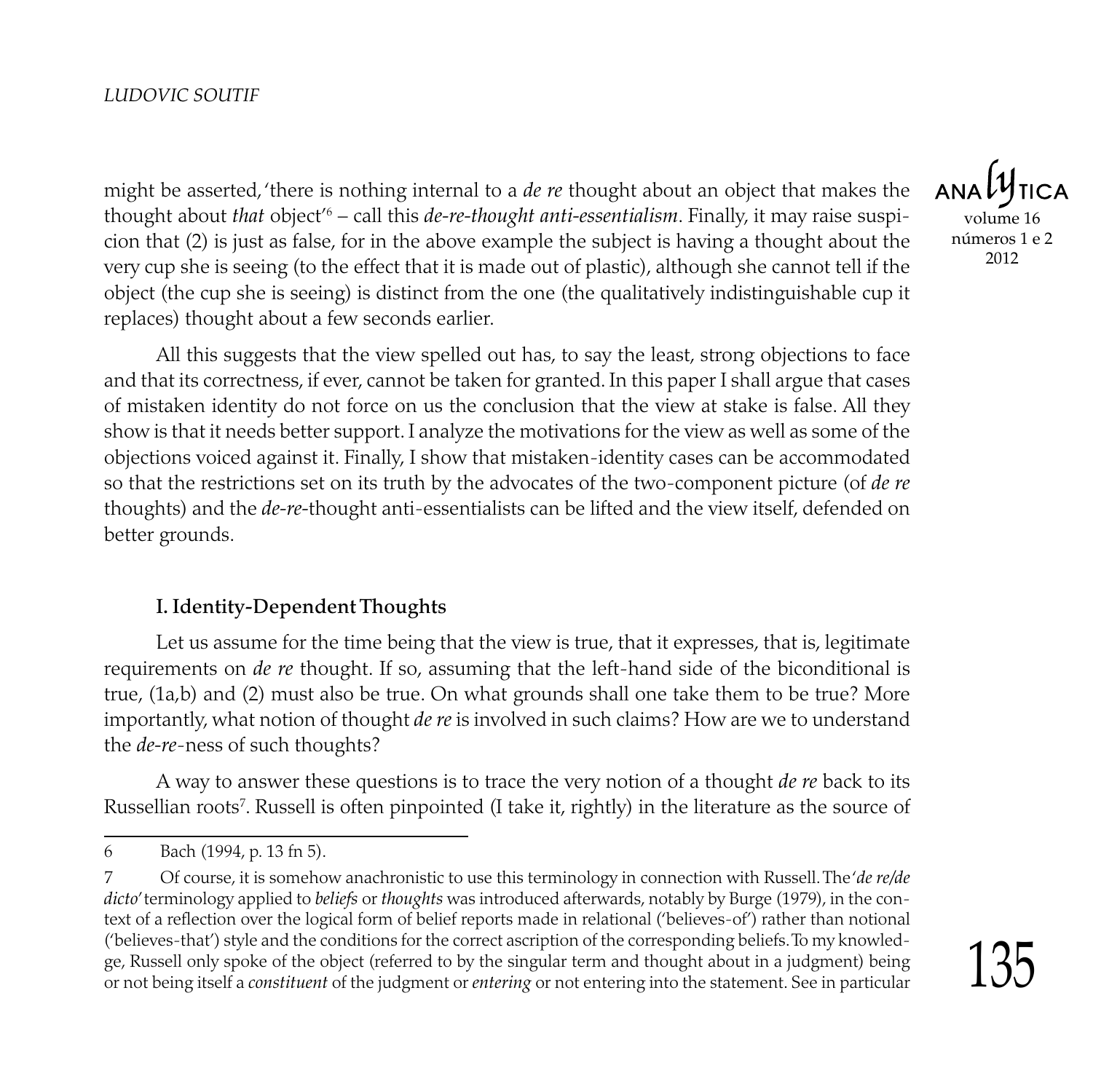ANALY **TICA** volume 16 números 1 e 2 2012

the theoretical contrast between singular thoughts, on the one hand, and descriptive or general thoughts, on the other hand<sup>8</sup>. He is also considered (again, rightly) one of the strongest advocates of singularism. Singularism is the view that (at least) *some* of our thoughts about the world are truly and directly about particulars – in addition to being about properties predicated of them. It is doubtful that Russell eventually managed to defend this view cogently. Because of the strong constraints he had placed on having singular thoughts – that is, thoughts that have as contents singular propositions, he ended up shrinking down the field to instances (thoughts about one's own experiences and, presumably, about oneself) that are paradoxically not about ordinary particulars. As we shall see, Russell's constraints are precisely the ones expressed by (1a,b) and (2). Nothing compels us, however, to endorse Russell's strictures on the semantic values of the words 'singular term' and 'singular thought' as a result of granting the truth of (1a,b) and (2).

Russell's most important contribution to the on-going debate is often thought to lie in his contrast between two natural semantic kinds (referential vs. quantificational expressions) and the parallel contrast between two natural cognitive kinds: singular vs. general (or descriptive) thoughts. The key-notions here are, respectively, that of a linguistic expression's object-dependent, as opposed to object-independent, meaningfulness and that of a thought being about its object in a strong, as opposed to a weak, sense of 'about'<sup>9</sup>. A linguistic expression is said to be object-dependent for its meaningfulness if it is not meaningful, that is, does not generate true or false claims when combined with predicates unless there is an object designated by it. For Russell, only a limited range of singular terms instantiate this semantic property: demonstratives such as 'this' or 'that' and possibly the indexical 'I'10. All other terms, namely ordinary proper names and definite or indefinite descriptions are object-independent for their meaningfulness to the extent that they generate true or false claims even though there is no object satisfying

10 Russell (1917, p. 216-219; 2010, p. 28-30).

 $136$ 

8

Russell (1917, p. 216; 1920, p. 168). The 'singular-thought/-proposition' terminology is, as it seems, best suited to Russell's insights into the nature and structure of some of our thoughts about the world. However, although he had next to nothing to say about the *causal* connection between the thought and its object, which I take to be a crucial feature of the contemporary notion of a thought *de re*, Russell's insights, as we shall see, fit perfectly the idea of thoughts based on information (causally) derived from the object *itself*.

See Jeshion (2010, p. 2-3); Bach (2010, p. 39-44); Recanati (2009, p. 8-17; 2010, p. 141-149).

<sup>9</sup> See, respectively, Hawthorne; Manley (2012, p. 4-10) and Dennett (1982, p. 67-68).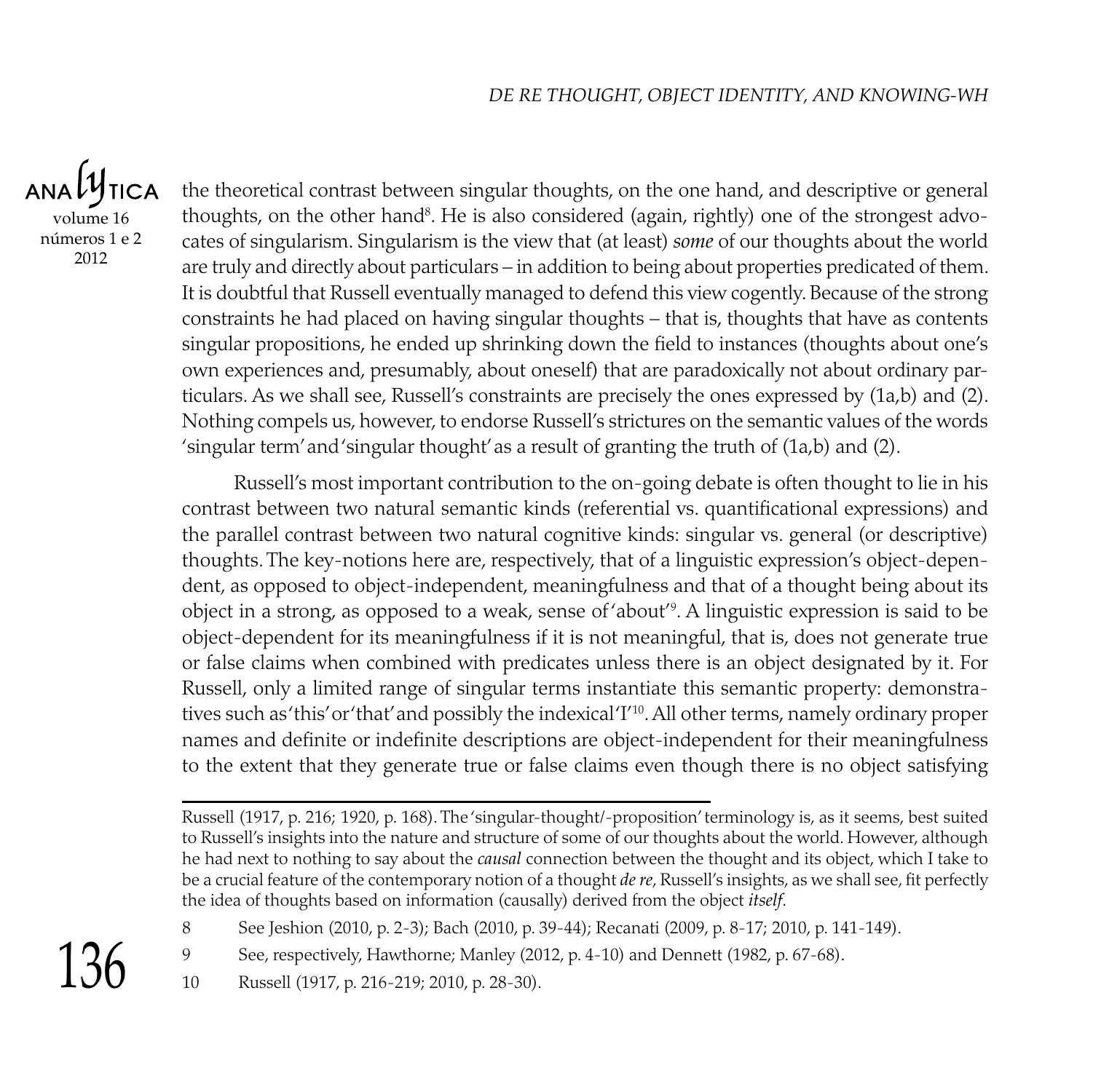the descriptive condition associated with them. The parallel cognitive contrast is that between 'aboutness' in a strong and a weak sense applied to thoughts. Suppose I think the winner of the next presidential election is (will be) a lucky man/woman. In a sense my thought is not *about* anyone, for I may have no specific person in mind at the time the thought was expressed. The thought expressed before the elections is general for it has as content a property, the property of being the winner of the next presidential election and, as a result, that of being a lucky man/ woman. Still, it may be said to be in another, weak sense *about* the person whoever it is that is to satisfy both predicates. Suppose the winner happens to be Dilma. My thought expressed before the elections (using jtypically a definite description in subject position) is not about Dilma in the strong sense of 'about' although it is *about* her in a weak or loose sense, which is precisely the one involved in the relation of denotation<sup>11</sup>.

Emphasis is usually placed in the literature on singular terms and thoughts on objectdependency and strong aboutness of the existential kind. This is easily understandable, for it is precisely in the empty case (when there is no object to refer to or to be thought about) that the object-dependent meaningfulness of some linguistic expressions and the strong aboutness of some thoughts become conspicuous. So-called 'Russellian (singular) terms' are, by definition, terms the meaningfulness of which is ontologically dependent on the existence of the object purportedly referred to and Russellian (singular) thoughts, thoughts whose relatedness to their object is such that if there is no object, no thought is entertained, for in this case no content is available as content of the thought $^{12}$ . The empty case is indeed critical. No wonder, then, it has given rise to an intense discussion about the reality of psychological states like hallucinatory ones that are *about* nothing and the possibility of entertaining singular thoughts about non-existent objects<sup>13</sup>. However, in my view it is only the surface manifestation of a deeper phenomenon, which is the hallmark of singular and/or *de re* thoughts: their object-*identity* dependency. As I understand Russell, his main contribution to the on-going debate is to have pinpointed this

volume 16 números 1 e 2 2012

<sup>11</sup> It is *about* Dilma in virtue of the fact that Dilma happens to satisfy (assuming, of course, she does) the conditions *being the winner of the presidential election* and *being a woman*.

<sup>12</sup> See Evans (1982, p. 12; p. 46-47; esp. p. 70-73; p. 173 for the view that demonstrative thoughts are Russellian in the previously defined sense); McDowell (1998, p. 204).

<sup>13</sup> As to the former, see Carruthers (1987) and Noonan (1993); for the latter, see Martin (2002) and Crane (2011). For a discussion of the semantics of sentences containing empty singular terms, see Azzouni (2010).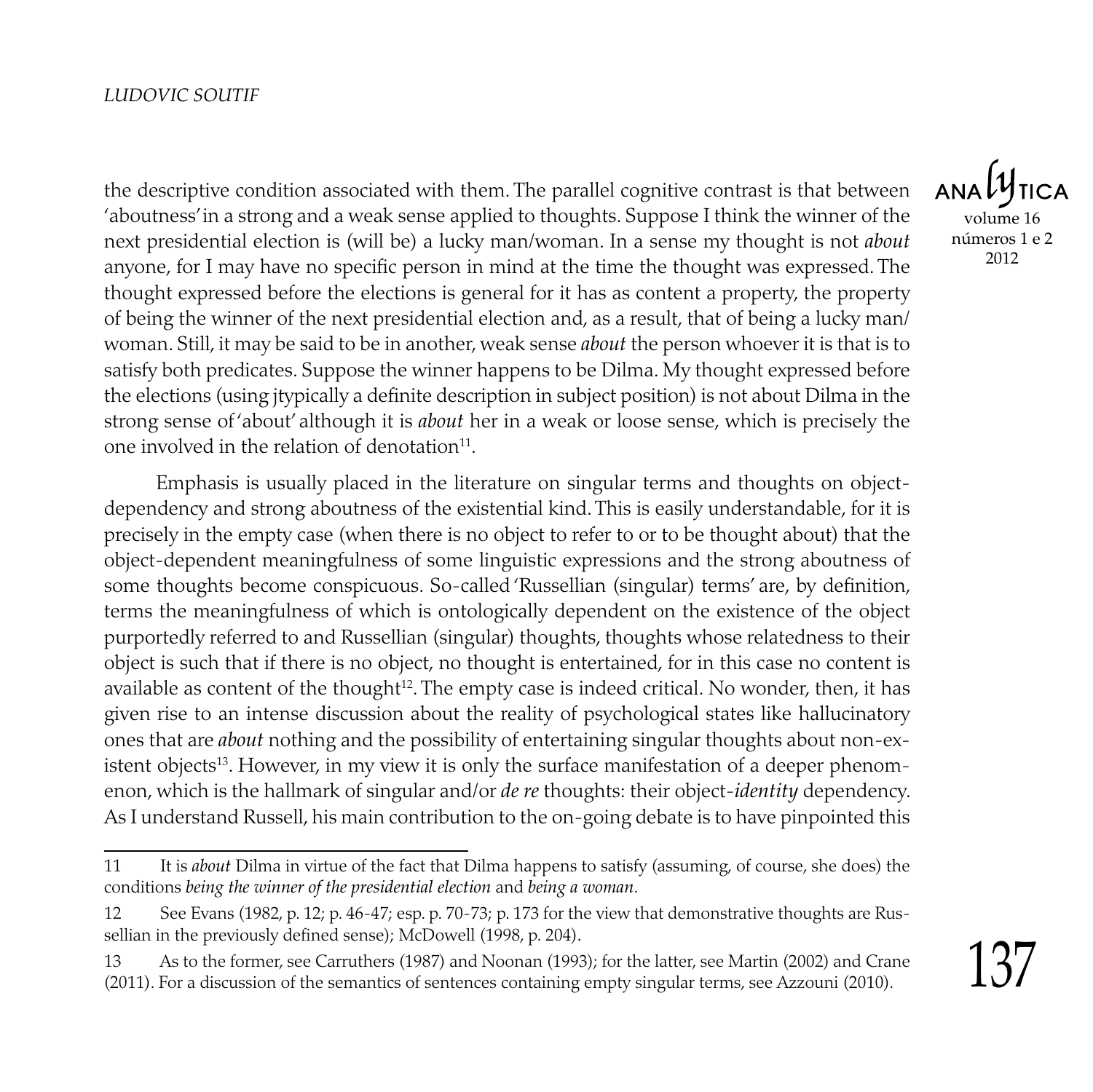ANALY **TICA** 

volume 16 números 1 e 2 2012

phenomenon as key to any theory of singular thoughts that grant their existence. To flesh this out, I shall use some suggestions made by Blackburn<sup>14</sup>. This will help us understand the grounds on which (1a,b) and (2) are often considered true.

Consider the following couple of utterances:

(3) A dog is barking.

(4) That dog [the subject pointing to a salient object in her vicinity] is barking.

Now make the following general assumptions about declarative sentences:

(i) They are often used to convey all sorts of information concerning the things we think and talk about.

(ii) Part of the information conveyed is semantically expressed (encoded) by their utterances.

Given (i) and (ii), there is, intuitively, a difference between (3) and (4) with respect to the nature of the information expressed and conveyed and the kind of thought required to grasp their truth-conditions. (4) is identity-dependent because both the information it expresses and the kind of thought required to understand it (i.e. to grasp its truth-conditions) are strongly dependent on the identity of the object they are about<sup>15</sup>. There are two related ways to understand this point. Semantically, the truth or falsehood of the information content semantically encoded by an utterance of (4) depends on whether the particular object referred to by the complex demonstrative 'that dog' has the property of being a dog and, in addition, that expressed by the predicate 'ξ is barking'. The particular dog referred to being part of the truth-conditions of (4) when uttered by someone, its information content would be different if the dog were not the dog actually pointed at, but some other twin or qualitatively indistinguishable dog. Epistemically speaking, the kind of thought required (on the part of the hearer) to understand an utterance of  $(4)$ , that is, to grasp its singular truth-conditions<sup>16</sup>, is itself identity-dependent. The hearer does not understand a given utterance of (4) unless he knows which thing is a dog and is meant

15 On the notion of an identity-dependent utterance, see Blackburn (1984, p. 303).

16 The notion is Recanati 's. See Recanati (1993, p. 26-44).

138

<sup>14</sup> Blackburn (1984, ch. 9).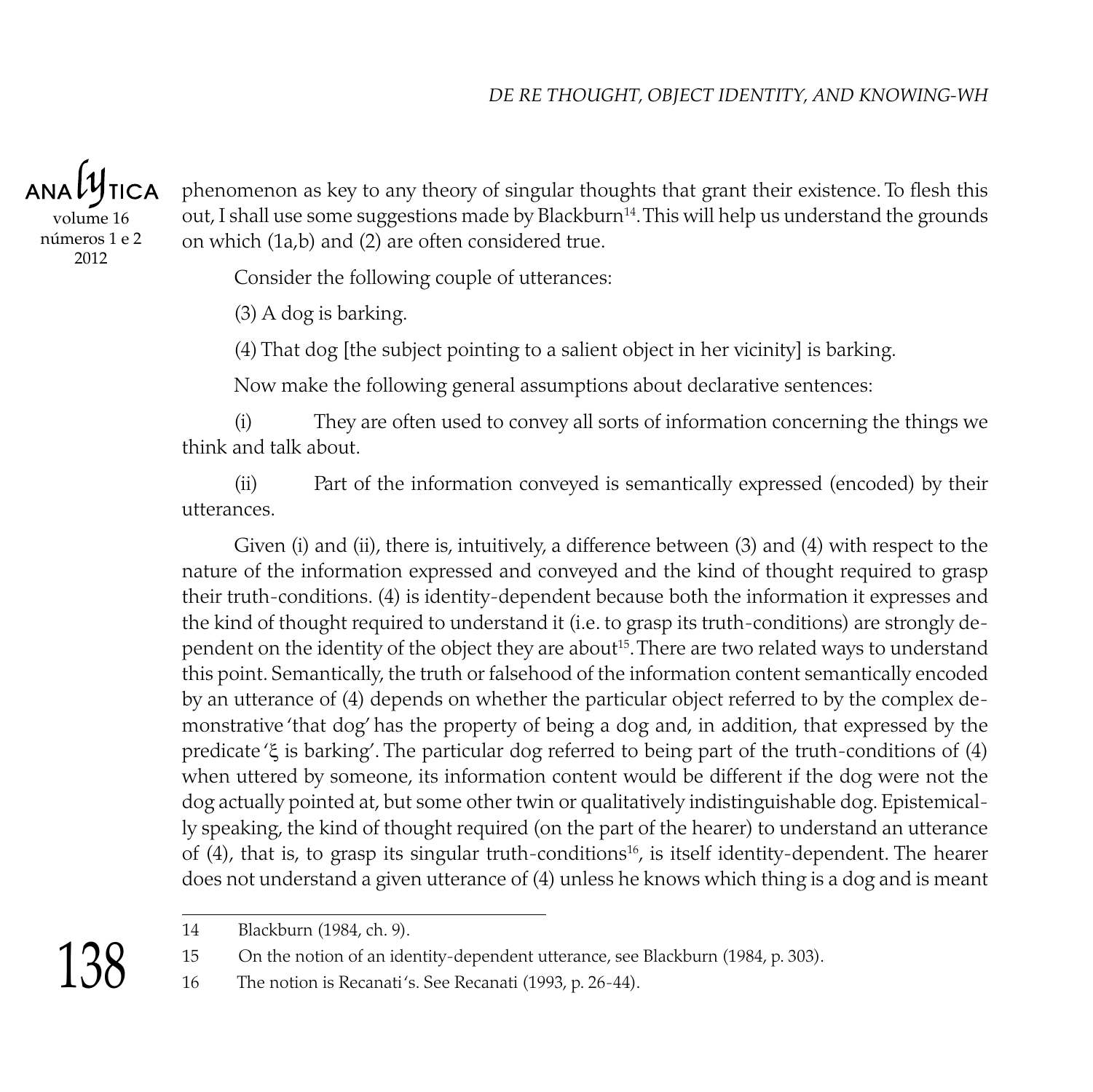to be barking. And to know which thing is barking is to know the identity of the thing to which the predicates (correctly or incorrectly) apply, that is, to be able to tell whether the thing actually pointed at is or is not the same as another qualitatively indistinguishable thing qua object of thought. By contrast, (3) is identity-independent both semantically and epistemically. Semantically, because the truth or falsehood of the information content of an utterance of (3) does not depend on any specific dog's having or not the property expressed by the predicate 'ξ is barking'. All is required for an utterance of (3) to be true is that some dog be barking. If one analyzes an utterance of (3) as asserting the existence of at least one object of the domain (say, the animals in the neighborhood) having the property of being a dog and that of barking, the sentence itself can be understood as reporting the quantity of instances on which the predicates are satisfied. It is enough that the predicates be satisfied on at least one instance no matter what/which it is for an utterance of (3) to be true. Epistemically, this means that it is perfectly possible for the hearer to understand the information semantically expressed and conveyed by an utterance of (3) 'without having the first idea which things' of the domain, if any, satisfy the predicates<sup>17</sup>.

One can easily understand now why the emphasis is usually placed in the literature on object-dependency and strong aboutness on the empty case. It is precisely in this case that the identity-*in*dependent nature both of the information expressed by some (quantifier-involving) sentences and of the thought required to understand them comes to the fore. Take a sentence wherein a definite description occurs such as one of Russell's favorite examples:

5) The present King of France is bald.

On Russell's view18, the proposition it expresses has a truth-value (it is *false*) and is perfectly understandable even though *no* object uniquely satisfies the conditions expressed by the definite description ('The present King of France') and the predicate 'ξ is bald', as it happens when uttered in 2013. But this is only a dramatic way of emphasizing the identity-independent nature of sentences containing definite descriptions. Just like sentences containing indefinites such as (3) they are identity-independent, for the information expressed by an utterance of (5)

 $ANDU$ volume 16 números 1 e 2 2012

<sup>17</sup> The quote is from Blackburn (1984, p. 305).

<sup>18</sup> Russell (1905).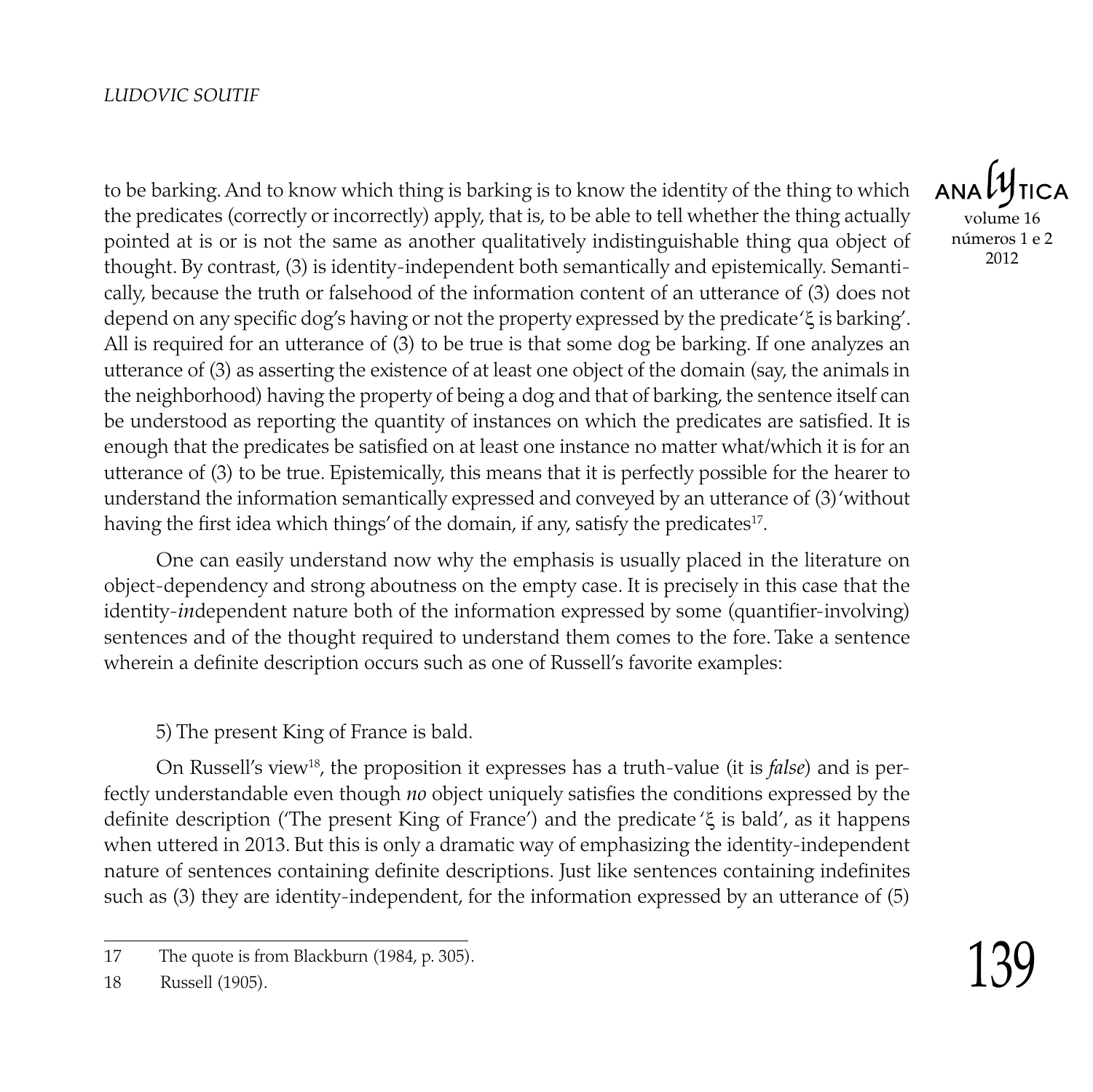**TICA** volume 16 números 1 e 2 2012

can be reconstructed in a sequence of operations to be performed on the predicate expressions so as to yield its truth when uttered on a certain occasion – take the predicate 'ξ currently is King of France' around the domain and check whether it is satisfied by exactly one object of the domain, then take the predicate 'ξ is bald' and check whether the object satisfying uniquely the former predicate also satisfies the latter – without having to specify which object satisfies both predicates. The fact that (5) uttered in 2013 is perfectly understandable while it is false shows that the identity of the satisfier does not matter. Epistemically, this means that the hearer can understand an utterance of (5) without *knowing who* satisfies the identifying condition expressed by the definite description. The kind of knowledge required for such understanding is coined by Russell 'knowledge by description' and is contrasted with knowledge by acquaintance, the latter but not the former involving a special kind of knowledge described by Russell as 'knowing *who*' the person denoted by the definite description is<sup>19</sup>. If one can understand an utterance of (5) when nothing (no one) satisfies the definite description, this means that in the non-empty cases the identity of the object satisfying it is normally irrelevant to the kind of thought required to understand an utterance of (5). By contrast, the identity of the object referred to by 'that dog' in an utterance of (4) matters just as much to its truth-conditions as to the kind of thought required to understand it.

It might be objected that the (object-) identity-dependency of some of our thoughts emphasized by Russell captures their singularity *via* the singularity of their content, not their *dere*-ness. On some more contemporary views, *de-re*-ness not only requires that the object itself be part of the semantic content (*i.e.* of the proposition) expressed by statements such as (4); it also requires that the semantic content be informational in the sense of informing the subject more or less directly about the presence of some objects and/or properties in her surrounding. The kind of connection, involved in contents of this type, with world objects and/or properties is typically thought of as *causal*. For a thought to be *de re* it is not enough that it be about its object in a strong sense of 'about' (characteristic of truly referential expressions), it must also be 'of' its object in the sense in which a photograph is 'of' the objects and properties it represents

19 Russell does not rule out the possibility of being acquainted (in the technically relevant sense) with the object of which one knows it exists and uniquely satisfies a certain property. Still, this does not count as knowing *who* the person is unless one knows an *identity proposition* of the form: 'A is the such-and-such' where A is the name of the person satisfying uniquely the definition description. See Russell (1917, p. 215).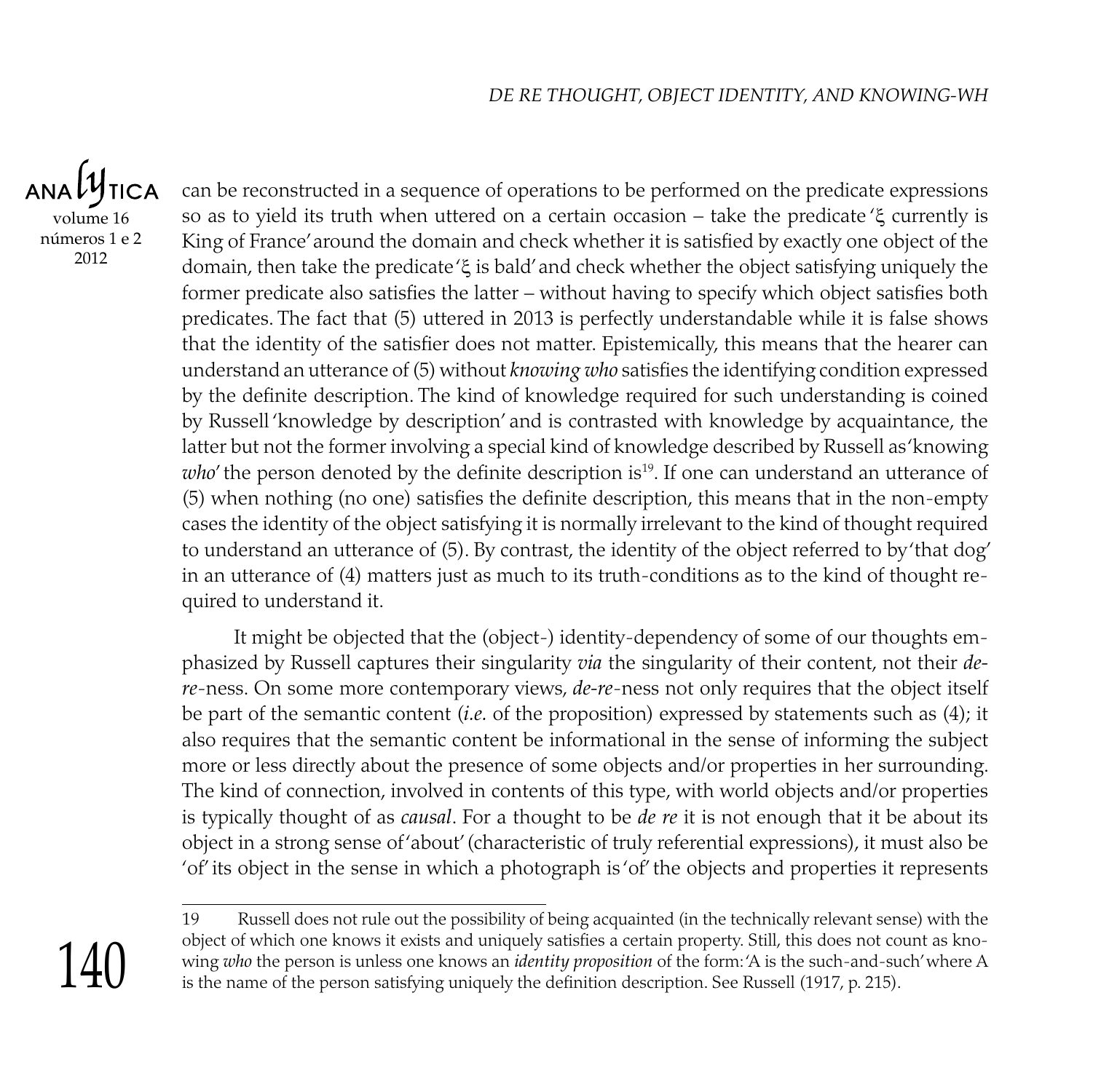more or less accurately, namely in a strictly *causal* sense of 'of'20 . Russell does not explicitly mention the causal connection of the subject with the object as a necessary requirement on what he would certainly consider instances of the more contemporary notion of thought *de re* (namely, thoughts about oneself and thoughts about sense-data-as-well-as-universals). However, it is hard to find any room in Russell for a distinction between an *epistemic* relation of acquaintance and a *causal* relation of 'ofness' (something like a distinction between causal and epistemic acquaintance) as there is nothing beyond that which is epistemically accessible to the subject with which the subject would have to be (more or less directly) 'in touch' for her to think about in a strong sense of 'about'. As a result, the requirements placed by Russell on singular thoughts *just are* requirements on *de re* thoughts in the contemporary sense of the locution '*de re'*. They are fuelled by just the same view that fuels his requirements for singularity.

To see this, imagine a scenario in which a thought is entertained and expressed on the basis of an informational state the content of which is 'of' (in the causal relevant sense) the object and properties thought about $^{21}$ . Let us imagine, for instance, that on hearing the beautiful sound of a violin, the subject of the experience expresses the thought: '*that* instrument sounds beautifully' with the intention to refer to the very instrument the sound of which is impinging on her. Now suppose that just the same beautiful sound is being heard by the (same) the subject while it is caused by another (numerically distinct) violin and that, on the basis of that experience, the subject entertains and expresses the thought: '*that* instrument sounds beautifully' with the intention to refer to the causal source of her experience. To make the thought-experiment even more telling, one can go modal and imagine two distinct counterfactual situations in addition to the actual one – in which Stradivarius 1 is heard and referred to: one in which the same beautiful sound is caused by a numerically distinct instrument (call it 'Stradivarius 2') and one in which it is caused by no instrument, but simulated by a powerful computer. The question arises as to whether the thoughts expressed in each of these thought-experiments are the same or different. Note that the thoughts entertained and expressed here are *de re* in the above-explained, contemporary sense. On Russell's view, the thoughts are (would be) different as they are individuated by their truth-conditions and their truth-conditions vary from one to another actual situation or

volume 16 números 1 e 2 2012

<sup>20</sup> See Kaplan (1975, p. 225-227); Evans (1982, p. 124-125).

<sup>21</sup> See Blackburn (1984, p. 311-313). Here I am adapting one of Blackburn's examples.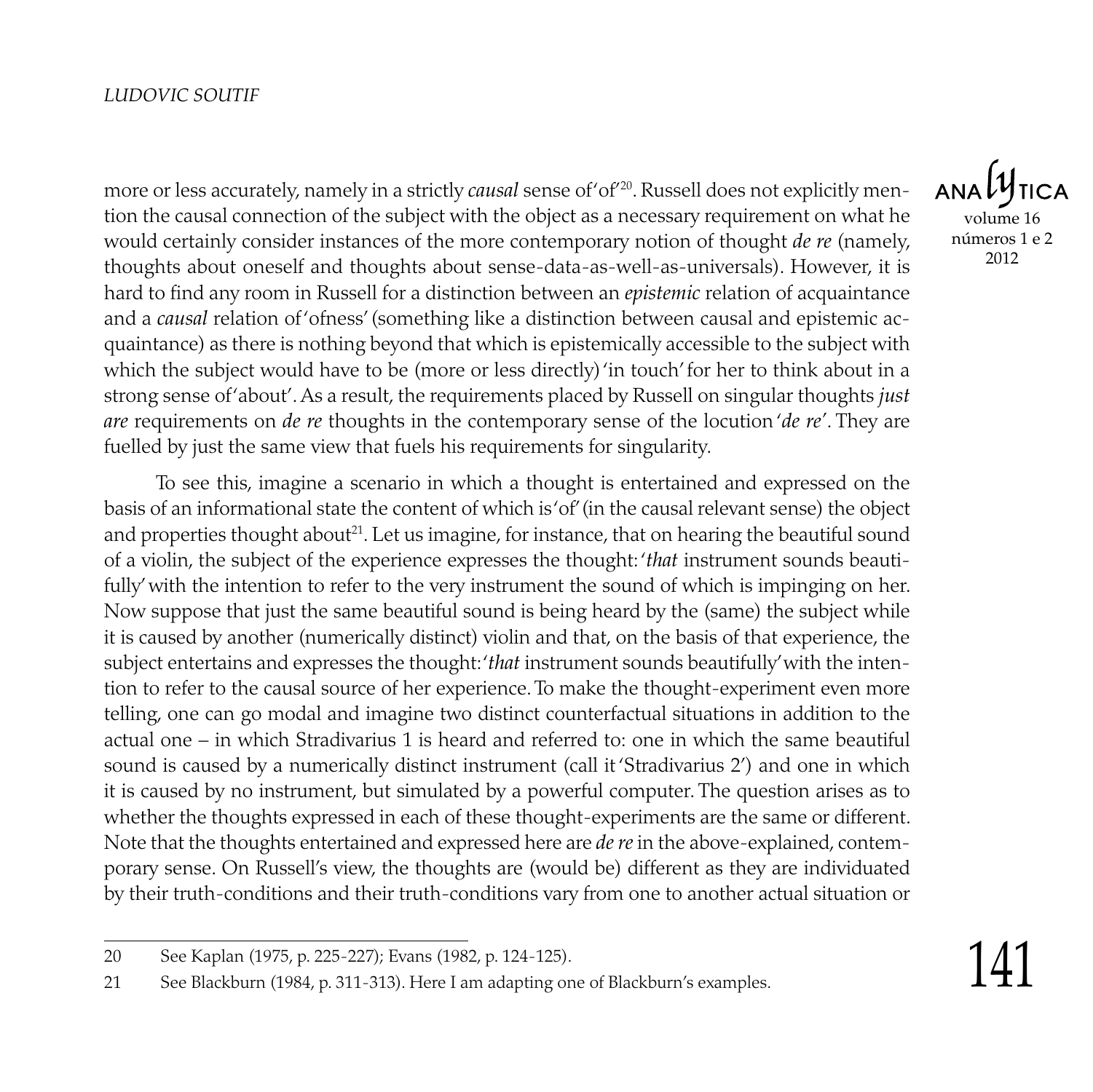ANALY **TICA** volume 16 números 1 e 2 2012

from an actual to a possible situation. The statement 'that instrument sounds beautifully' is true in the actual world if and only if Stradivarius 1 sounds beautifully in the actual word. The same statement is true in the substitute possible world if and only if Stradivarius 2 sounds beautifully. It is truth-valueless in the 'empty world' if made with the intention to refer to a particular instrument. This shows that the identity of the thought expressed is strongly dependent on the identity of the object referred to by the deictic, for it is not only actually, but counterfactually tied to it in a way that makes its relatedness to the object an essential property of it. Would the referent of 'that' not be what it is in the actual world, the thought itself would be different – it would not be the very thought it is. The empty case is but a dramatic way to make this plain.

How about the epistemic relation to the object of thought? As is well known, Russell requires that the subject be *acquainted* with the object referred to (by the deictic) for her to understand the statement and the thought expressed by it to be about the *res*. Being the *converse* of the relation of presentation of the object to the subject, the relation of acquaintance does not require that the object be actually present to the subject's mind. It is enough that it had once been present. Now acquaintance comes with two epistemic guarantees: the guarantee that the object with which one is acquainted exists (in the sense that it makes no sense to doubt of the existence of an object one is acquainted with) and the guarantee of the discriminability of coreference (one cannot refer to the same object using two co-referential terms without knowing that they co-refer and, conversely, one cannot refer to two distinct objects using the same singular term without knowing that they are distinct)<sup>22</sup>. The latter in particular is key for it means that thoughts *de re* are, for Russell, the kind of thoughts that are related to their objects in a way that allow for no actual or possible substitutes that the subject is or would not be able to discriminate as such. In our example, the subject's thought cannot be about Stradivarius 2 in a possible world where Stradivarius 2 is the referent of 'that' without the subject being aware of the fact that Stradivarius 2 is not Stradivarius 1, and consequently, of the fact that the thought she entertains about Stradivarius 2 is not the same as the one entertained about Stradivarius 1.

We are now in a position to understand the grounds on which the view spelled out at the outset is often considered true. If *de re* thoughts are the kind of thoughts required for the understanding of a specific class of utterances, namely identity-dependent ones, and identity-



<sup>22</sup> On this, see Michael (2010, 296-297); Hawthorne; Manley (2012, p. 5-7).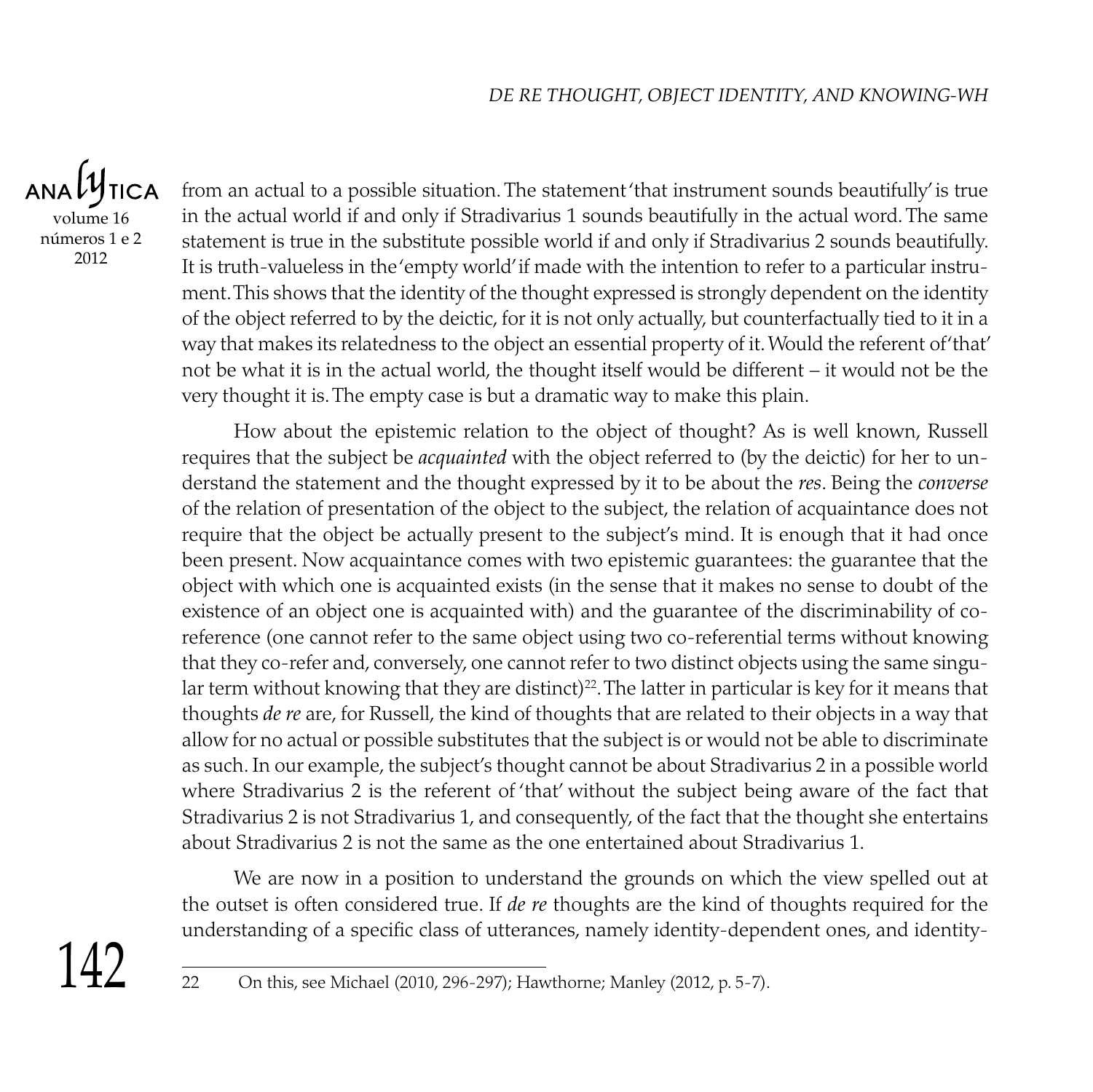dependent thoughts, thoughts that allow for no actual or possible substitute for their object, at least no substitute that the subject would not be able to tell from it, no wonder requirements as strong as those expressed by (1a,b) and (2) be placed on having such thoughts, for it is only by satisfying these requirements that some of our thoughts about world particulars may qualify as *de re*, as opposed to descriptive or universal thoughts<sup>23</sup>.

But is the view *ever* true?

### II. Narrow vs. Wide Contents, Qualified de re thought-essentialism, and Cognitive Liberalism

Cases of mistaken identity of the kind set out at the beginning of this paper are a challenge to the view under scrutiny for the latter rules out the possibility that the thinker be mistaken or confused as to the identity of the object if her thought is to be about it in a strong, identity-dependent sense of 'about'. On this view, a thinker cannot entertain a *de re* thought about an object *x* on the basis of information acquired from *x* through perception, memory, or the testimony of other people if the object she takes to be *F* (namely, *x*) is as a matter of fact or possibly another object (say, *y*), qualitatively indistinguishable from *x*, that also happens to be *F*.

Suppose the Bryan brothers make the decision to play from now on only the men's singles and that you once saw one of them (say, Bob) playing the singles $^{24}$ . Suppose you do not know Bob has a twin brother, Mike, who differs from him only by being right-handed<sup>25</sup>. One day you turn up at a tournament and see what you take to be Bob playing right-handed. On the basis both of what you see and remember from your first encounter with Bob, you may entertain and express the thought that *he* (referring to what you take to be Bob) is playing very well today, although you

volume 16 números 1 e 2 2012

<sup>23</sup> This is why I made a point of emphasizing at the outset that (1a,b) and (2) express *requirements* on, and not defining features of, *de re* thoughts. Otherwise, (1a,b) and (2) would be trivially true and it would be pointless to discuss the correctness of the view.

<sup>24</sup> Here I am adapting a thought-experiment from Bach (1994, p. 29-31).

<sup>25</sup> As a matter of fact, Bob and Mike Bryan are professional tennis players (currently ATP doubles players number one) who have the particularity of being 'mirror twins', one being right-handed and the other lefthanded.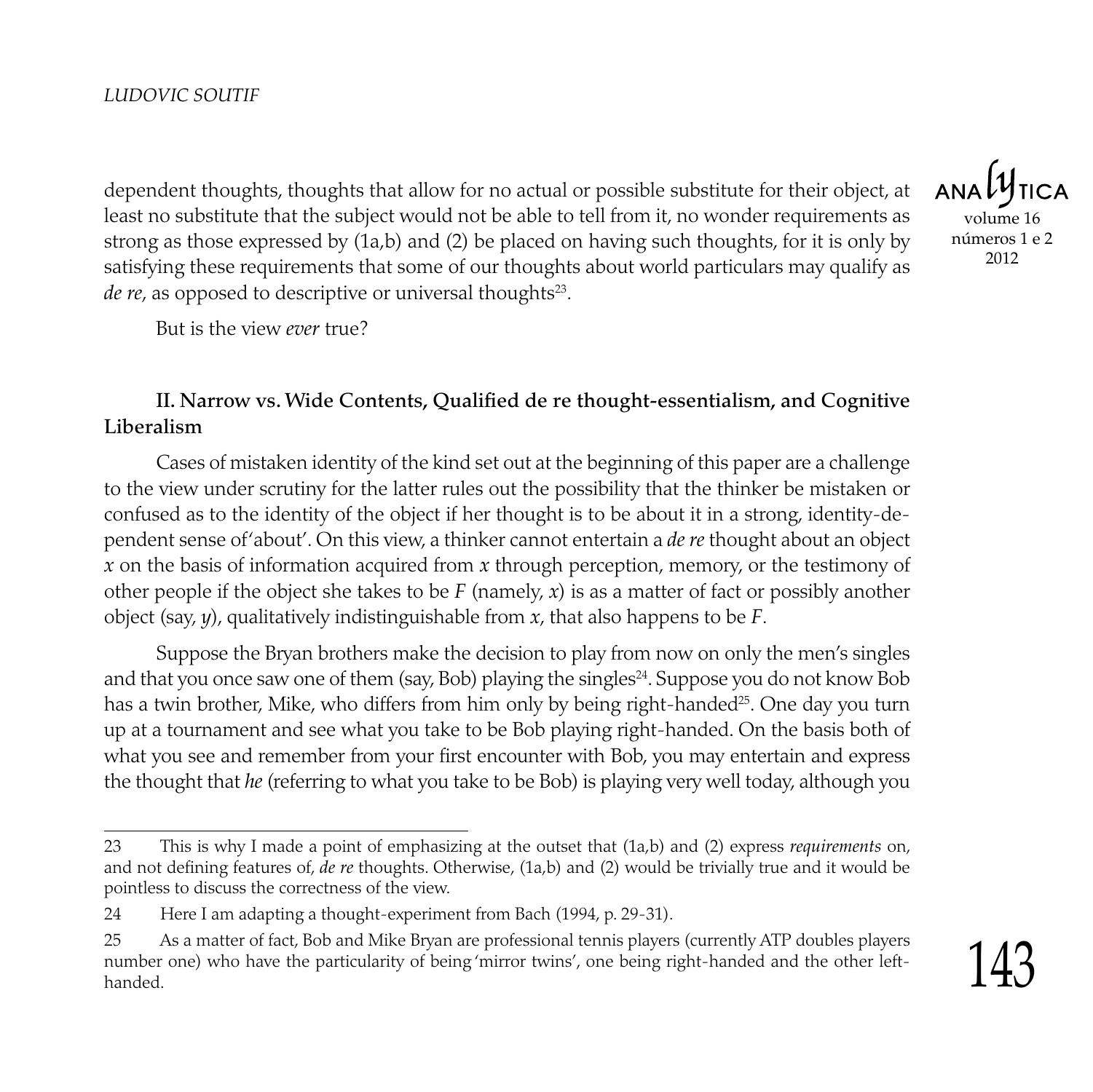ANALY **TICA** volume 16 números 1 e 2 2012

are surprised that he be able to play right-handed. Unbeknownst to you, of course, it is Mike who is playing, not Bob. Now, according to the view under discussion, *no* thought *de re* was entertained, nor expressed at the time of your amazement, for you were (would have been) unable at that time to tell Bob from Mike and, consequently, your Bob-thought from a Mike-thought<sup>26</sup>.

This view seems, to say the least, strongly counterintuitive. A much more natural way to describe the situation, for certainly more faithful to our intuitions as to the conditions for correct ascription of thoughts *de re*, would be to say that you *did* have and express a thought *de re* at the time of your amazement; moreover you did have and expressed one about Mike, although you mistook Mike for Bob. More accurately, you did have and expressed one single thought *de re* – the thought that *he* is playing well today, 'he' referring here to Mike – based on two sets of information, one derived through memory from Bob and the other through perception from Mike, merged into one. At any rate, if no thought *de re* were entertained about Mike at the time of your amazement, you would not be able to correct it – thinking that what you took to be Bob actually is Mike – once you are given the information that Bob Bryan has a twin brother called 'Mike' and that they can be told apart only because Bob is left-handed while Mike is right-handed. There is a gap between having a *mistaken* thought *de re* and having *no* thought *de re* at all about an object *y* that one took to be *x*. The gap seems completely overlooked by the holders of the Russellianinspired view on their treatment of mistaken-identity or closely related cases $^{\scriptscriptstyle 27}$ .

<sup>27</sup> For a similar criticism targeted at Evans, see Rozemond (1993, p. 284-287). Even if one concedes to Evans that, on being informed that there was a second ball of which she has no memory – just like you were informed that Bob had a twin-brother, the subject would deny that she ever had a thought about one of the balls, it is doubtful whether Russell's principle – i.e. (2) – should play any role here. A better explanation would be that she would deny this because she is worried that something may have gone wrong in the underlying (causal) process of acquiring information from the two steel balls. Be it as it may, it seems more plausible to ascribe to her a thought about one of the balls in the first place (the one with which she is connected through memory), even though she may have doubts about this afterwards – on being informed that there actually were two steel balls.



<sup>26</sup> Evans (1982) seems to argue along these lines. Although his example of a thought (in his opinion) seemingly entertained by a subject about just one of two rotating indistinguishable steel balls she remembers in the absence of any discriminative knowledge is somehow different, for it involves no identity mistake on the part of the subject, the conclusion seems to be that, despite appearances, *no* thought was had by her about one of the balls. See Evans (1982, p. 90; esp. p. 115 for a clearer statement that no singular/*de re* thought was really had in this case).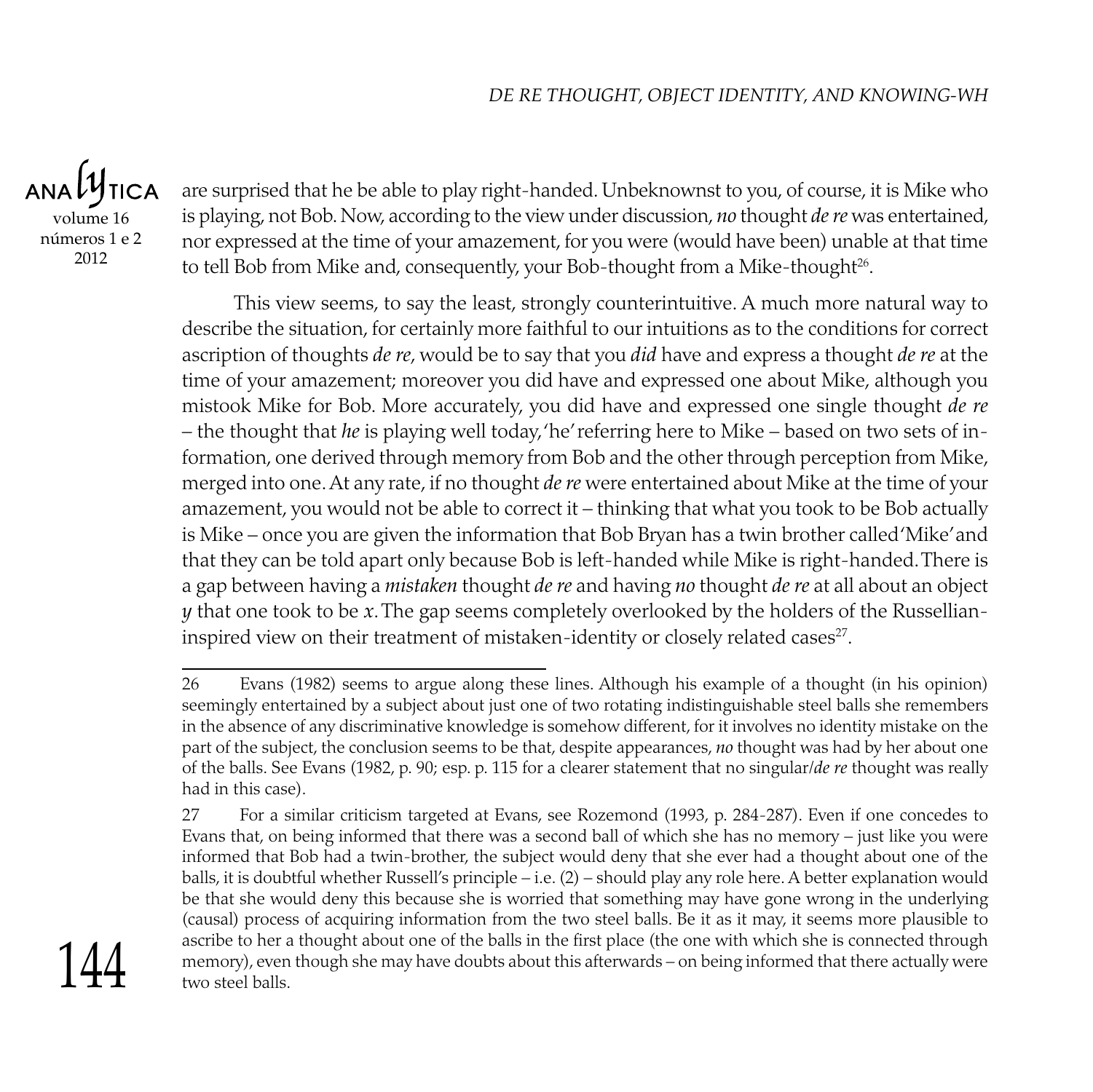But how is one to appraise the view? At this point, two options seem to be available: either one considers it false throughout – its counterintuitiveness being a symptom of its falsehood, or one takes some at least of its claims to be true, yet not without qualification $^{28}$ .

Take (1a). Confronted with the fact that the object may be numerically different while the thought, based on how the subject is appeared to, is the same, it may be considered just *false*. If one takes a thought to be individuated not by its referent, nor its truth-conditions, but by ways one is appeared to no matter which thing is presented or whether there is anything at all to be presented, one naturally ends up with the view that (1a) is false, for ways of appearing or, to use a Fregean terminology, modes of presentation are typically thought features that remain constant across possible worlds $^{29}$ . If two distinct objects can appear to the subject just the same way (under the same mode of presentation) from one world to another, it seems better to give up the claim that the individuation principle applied to thought is true. But giving up this claim, the worry is, may lead one to ask whether such thoughts still deserve to be called '*de re*'. Being individuated by universal features, a better option, as it seems, would be to classify them as general or universal. If so, the left-hand side of the biconditional turns into a false statement. If false, (1a) on the whole is true. But to what extent or on what condition is it? There is but one possibility left. Assuming now that the left-hand side of the biconditional is true, one has to find a way to turn the right-hand side, that is, the individuation principle equally true. Fortunately, this can be done, namely by taking (1a) as a claim about the relation between thought *tokens* and their objects, as opposed to thought *types*. Bach (1982; 1994) takes this line, notably<sup>30</sup>.

On Bach's view, for a thought to be *de re* its object has to be determined in an altogether different way from the way the object of a descriptive thought is determined. The object of a de-

**ANA** volume 16 números 1 e 2 2012

<sup>28</sup> In both cases, one ends up with a false view (*i.e.* a view that has as truth-value the false). If we express it in the form of a biconditional (as we did at the outset), assuming that its left-hand side is true, the righthand side too must be true for the biconditional to be true. So, it is enough that one of the conjuncts of the right-hand be false for the biconditional (*i.e.* the view on the whole) to be false. However, it is important to leave open the possibility that some of the conjuncts be somehow true, for if one ever manages to show that the remaining false conjunct can also be made true and to lift the restrictions on the truth of the other true conjuncts, the prospects for defending the view might still be good.

<sup>29</sup> See Blackburn (1984, p. 313).

<sup>30</sup> See also Recanati (1993, I.3 & I.5) for a similar view.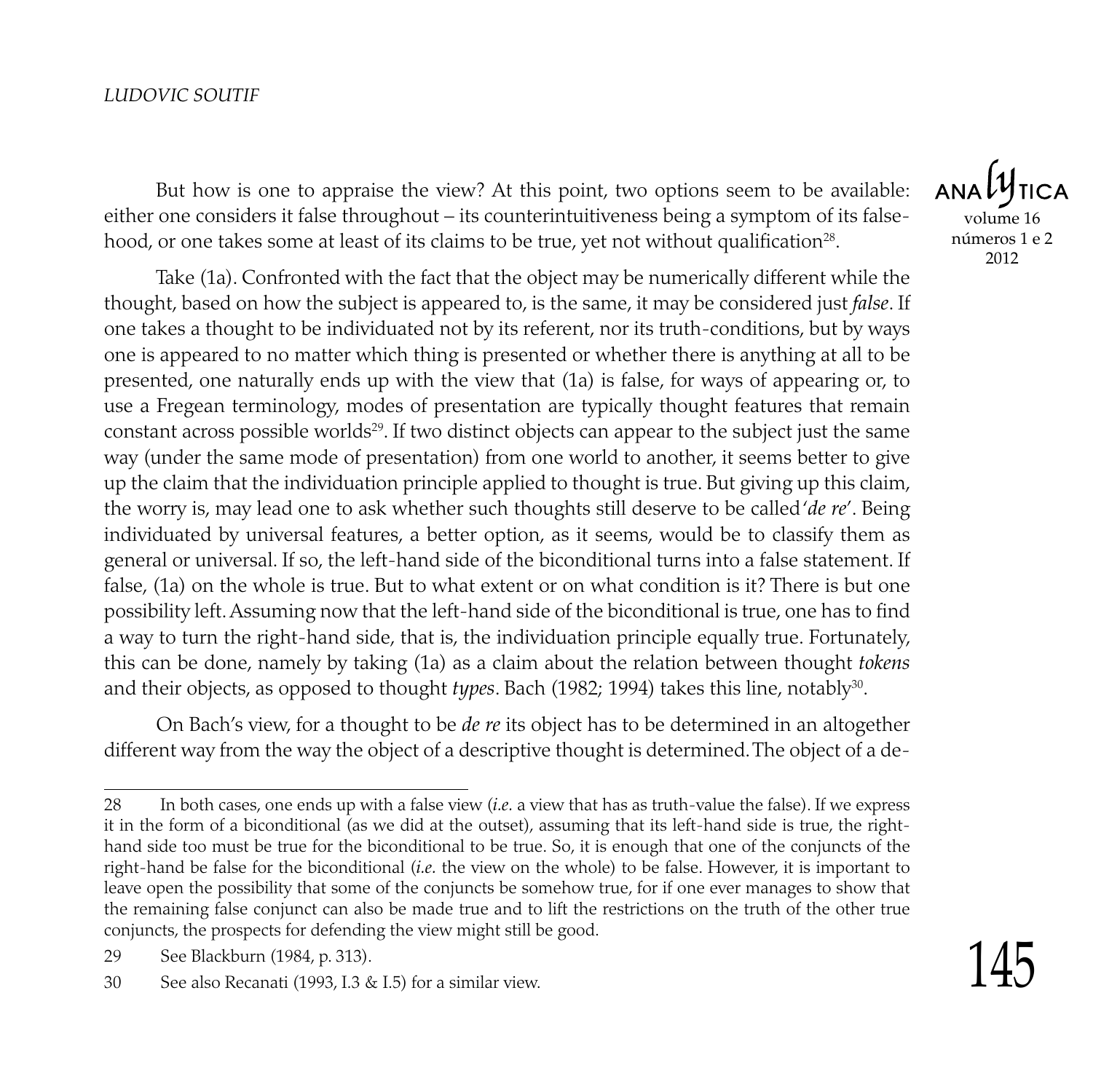ANALY **TICA** volume 16 números 1 e 2 2012

scriptive thought, *e.g.* a thought expressed by an utterance of (5), is determined satisfactionally; that is, whatever is the object of that thought, it has to be such that it satisfies or fulfills uniquely a context-independent set of conditions – in the present case, the conditions: *being actual King of France*, *being the only person who is so*, and *being bald*. If all our thoughts, the problem is, had their object determined this way, it would follow that we have but qualitative or general thoughts about the world. We would not even get close to entertain a thought about its very particulars. In order to secure the truth of singularism, one has to admit that for some at least of our thoughts about the world, their object is determined in some other, context-dependent manner. Bach (1994; 2010) takes it that for a thought to be singular or *de re*, its object has to be determined *relationally*, that is, by actually standing in a certain kind of relation to the subject's thought, namely that of being the cause of the subject's percepts on which the thought is based. In our example the thought entertained by the subject about the cup (to the effect that it is made out of plastic) on the basis of her perception is about the very cup, on Bach's view, not because the latter would satisfy some descriptive condition represented by her, but in virtue of the object seen actually standing to her in the relation of causing her to be appeared<sub>k</sub> to *f*-ly – where 'k' ranges over kinds of percepts relative to sense modalities and 'f' over sensory qualities taken in a broad sense of<sup>2</sup>sensory<sup>731</sup>. Now only thought *tokens* can enter into causal relations with physical particulars, for they are concrete entities individuated by their occurrences in space-time. Thought *types* cannot enter into such relations, for they are abstract entities. As a result, (1a), if true, can only be true of thought tokens, not of thought types.

As far as thought types are concerned, it is simply wrong to claim that their identity depends on the identity of their object since two thoughts of the same type (that is, two thoughts involving the same way of thinking both of the object and of the property ascribed to it) can have different objects, depending on the contextual causal relation the object bears to the subject's thought token.

This qualified way to secure the truth of (1a) relies on a couple of strong assumptions: the assumption that (i) the context-dependent, truth-conditional content or, to put it differently, the *semantic* content of the thought is not the only content available to the subject; together with the assumption that (ii) what makes the thought specifically *de re* is not its psychological



<sup>31</sup> See Bach (1982, p. 144-145; 1994, p. 20-22).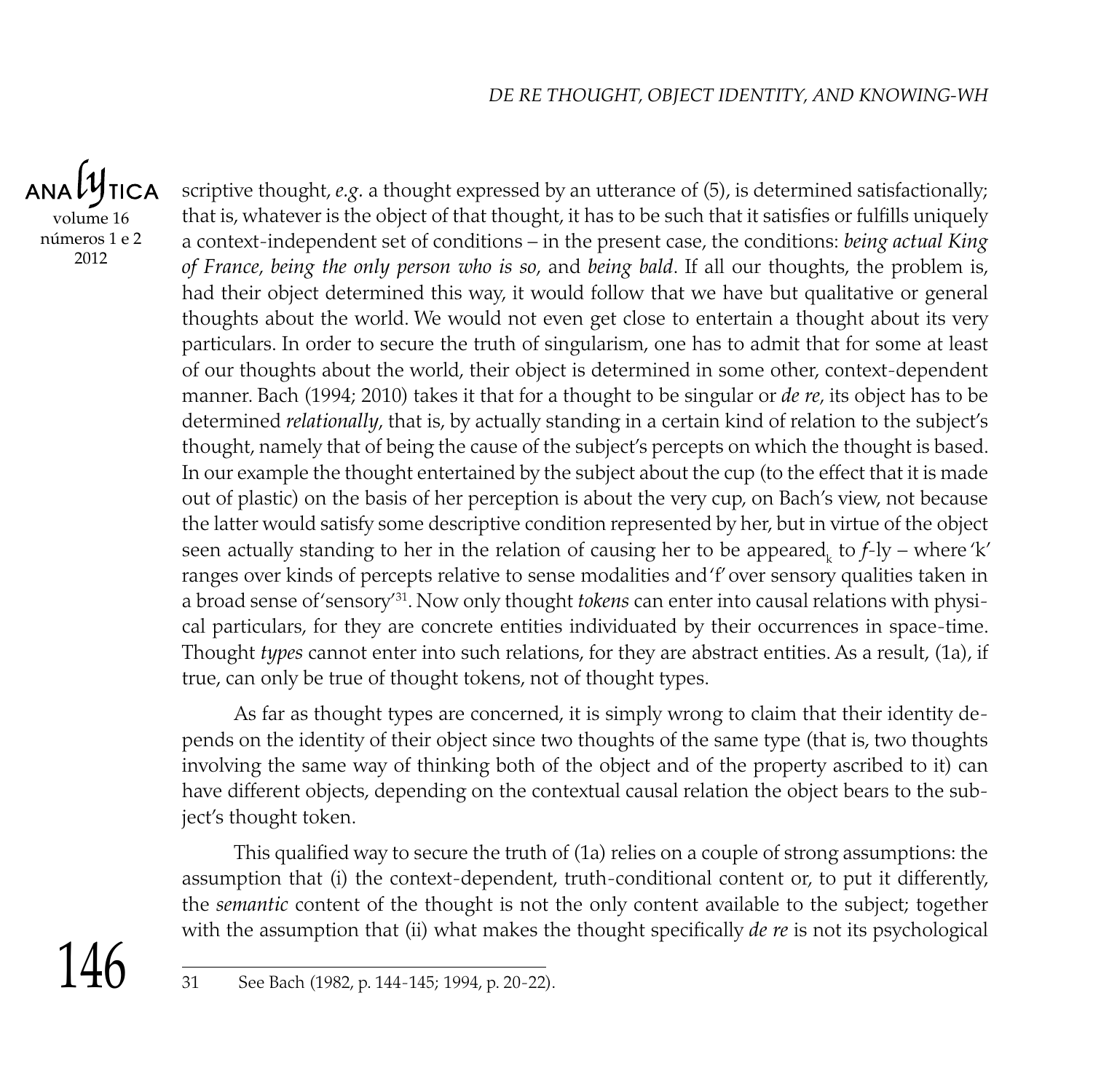content (*i.e.* the other content available), but its semantic content; more precisely it is the fact that the semantic content of the thought, contrary to its psychological content, is sensitive to the contextual causal relations that the object bears to the subject's thought token.

As to (i), one way to understand its underlying motivations is to point out that no single notion of content is liable to accommodate all our intuitions concerning sameness and difference of thought(s). While it is crucial to a proper defense of singularism to grant that the subject's thought about the cup is individuated by its semantic, truth-conditional content, that is, by the singular proposition expressed by an utterance in a certain context *c* of 'this cup is made out of plastic', it would be somehow arbitrary to assume that this is the only way for thought *types* to be individuated. As suggested above, while there is an obvious sense in which the thoughts entertained before and after the trick can be said to be different, there is just as intuitive a sense in which one can say that they are just the same thought. The argument is a familiar one. It stems from Descartes's 'epistemologically motivated methodological solipsism', as rightly pointed out by Bach (1982, p. 143). Suppose that what I take to be a veridical experience, namely my seeing a physical cup in front of me, is but a realistic hallucination. No cup is, as a matter of fact, facing me, but I have no way to tell on the basis of the (visual) experience alone the perception from the hallucination. The need is felt here of another notion of content that would enable one to describe this highest factor common to the perception and the hallucination. This is the notion of *narrow* mental (or psychological) content. A thought based on my visual experience of the cup would certainly be no different, with respect to its narrow mental content, would the mental state be a real perception or a realistic hallucination. The same could be said of two thoughts based on two identical percepts (*i.e.* ways for the subject to be appeared to): if nothing in the percepts enables one to tell one from the other, the thoughts based on them just are the same.

According to this other way of individuating thought types, (1a) is *false*, for the (physical) object referred to being *no* constituent of the mental narrow content of the thought, the thought is no different while the object *ex hipotesi* is. In that respect, the same thought can have different objects, depending on the contextual causal relations they bear to the thought tokens. On the other hand, (1a) is true if suitably qualified, that is, provided it applies to the relation between thought tokens and physical objects. The truth of (1a) is captured using the notion of the *wide* semantic, as opposed to the narrow psychological, content of the *de re* thought.

 $ANDU$ volume 16 números 1 e 2 2012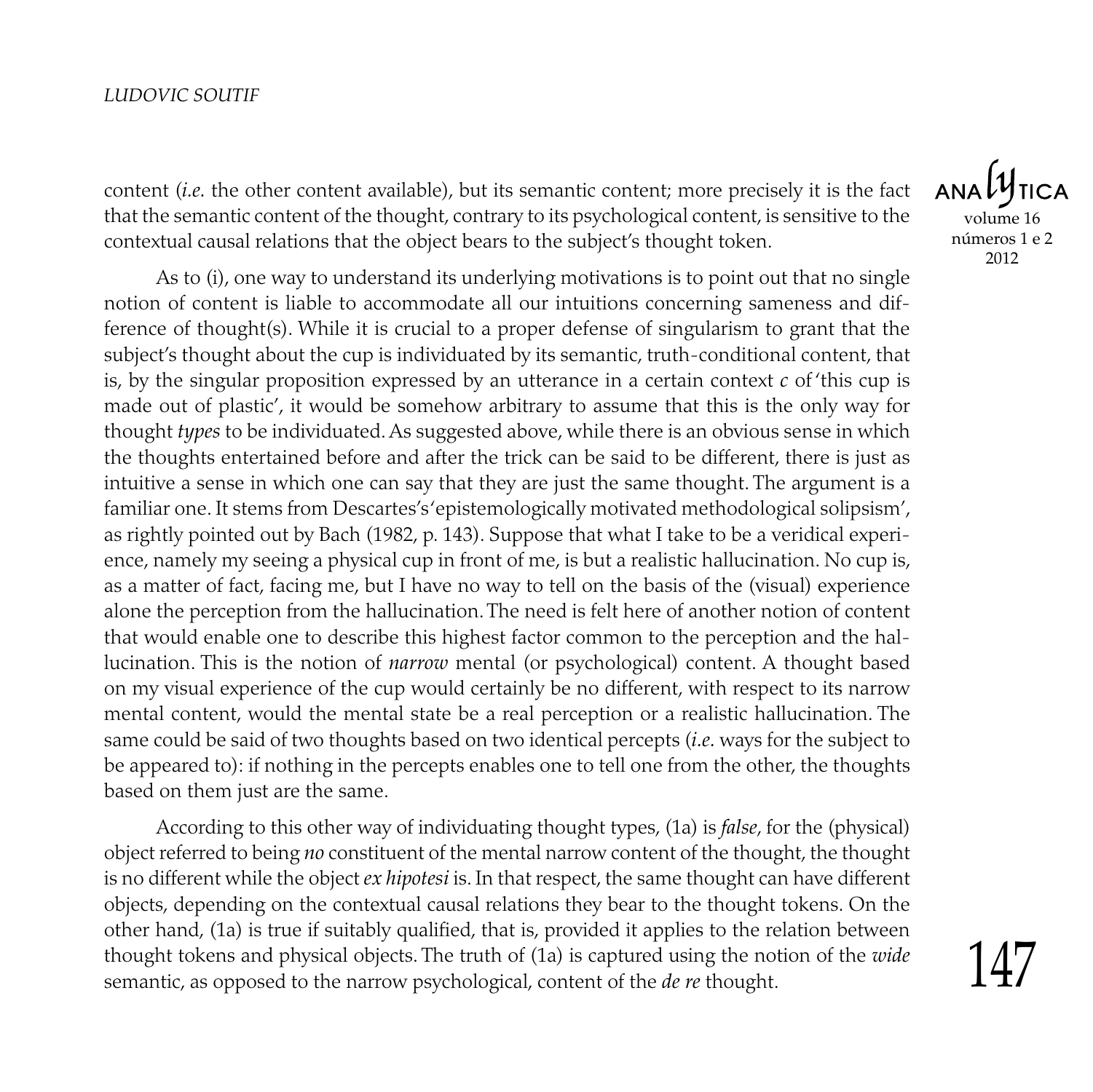ANALY **TICA** volume 16

números 1 e 2 2012

How about (1b)? Recall that the view under scrutiny requires that the thought be individuated in a way that makes its relatedness to its object an essential property of it. A property is essential just in case it is unconceivable that the thing of which it is a property lacks it or, in metaphysically laden terms, just in case the thing has the property in all possible words, or else, just in case there is no possible world in which the thing lacks the property $32$ . To say that the view (among other things) requires that the thought be essentially related to its (particular) object is to say that it requires that there be no possible world in which it fails to be related to it. So, it is enough that it lacks this relational property in *some* possible world, be it the actual world or some other possible world, for (1b) to be false or, at least, not unconditionally true. Mistakenidentity cases suggest that (1b) may be false applied *de re* thought *types*. Being individuated by ways of thinking of the object (and of the property predicated of it) rather than by the object itself (their 'referent'), thought types are only *accidentally* about objects. This is plain when the subject is having a thought based on hallucinations. In this case, there is at least one possible world in which the *de re* thought type lacks the property of being related to any object at all, namely the actual world in which the hallucination takes place. But it is also plain when the object of the thought is replaced, unbeknownst to the subject, with a numerically distinct, albeit qualitatively indistinguishable object. In this case, it hardly makes sense to speak of *the* object of *the* thought, if what is meant by 'thought' is thought *type*. It makes sense, though, to speak of the object of *that* thought, if what is meant by 'thought' is a thought *token*. The object itself entering into the wide content of the thought token, the latter is *essentially* about its object, for there is no possible world in which the thought token lacks the relational property. Once it is fixed *which* the object of the thought is, there is no possible world in which the thought token lacks the property of being related to *it* unless it is replaced in the actual or in any close possible world with a numerically distinct, though indistinguishable, object. In the latter case, however, the thought token *itself* is different. There still is room for (1b) to be true when suitably qualified<sup>33</sup>.

<sup>33</sup> For a defense of qualified-*de-re*-thought essentialism along these lines, see Bach (1994, p. 15). Bach is not as specific as to which characterization of essential properties is required by the view.



<sup>32</sup> In our three formulations, the key-notions are the modal notions of *necessity* and *possibility*. I do not deny that there are other, possibly more satisfying, ways to draw the distinction between essential and accidental properties, but I do not need such refinements here. For an overview of the various possible characterizations of the distinction, see Robertson (2008).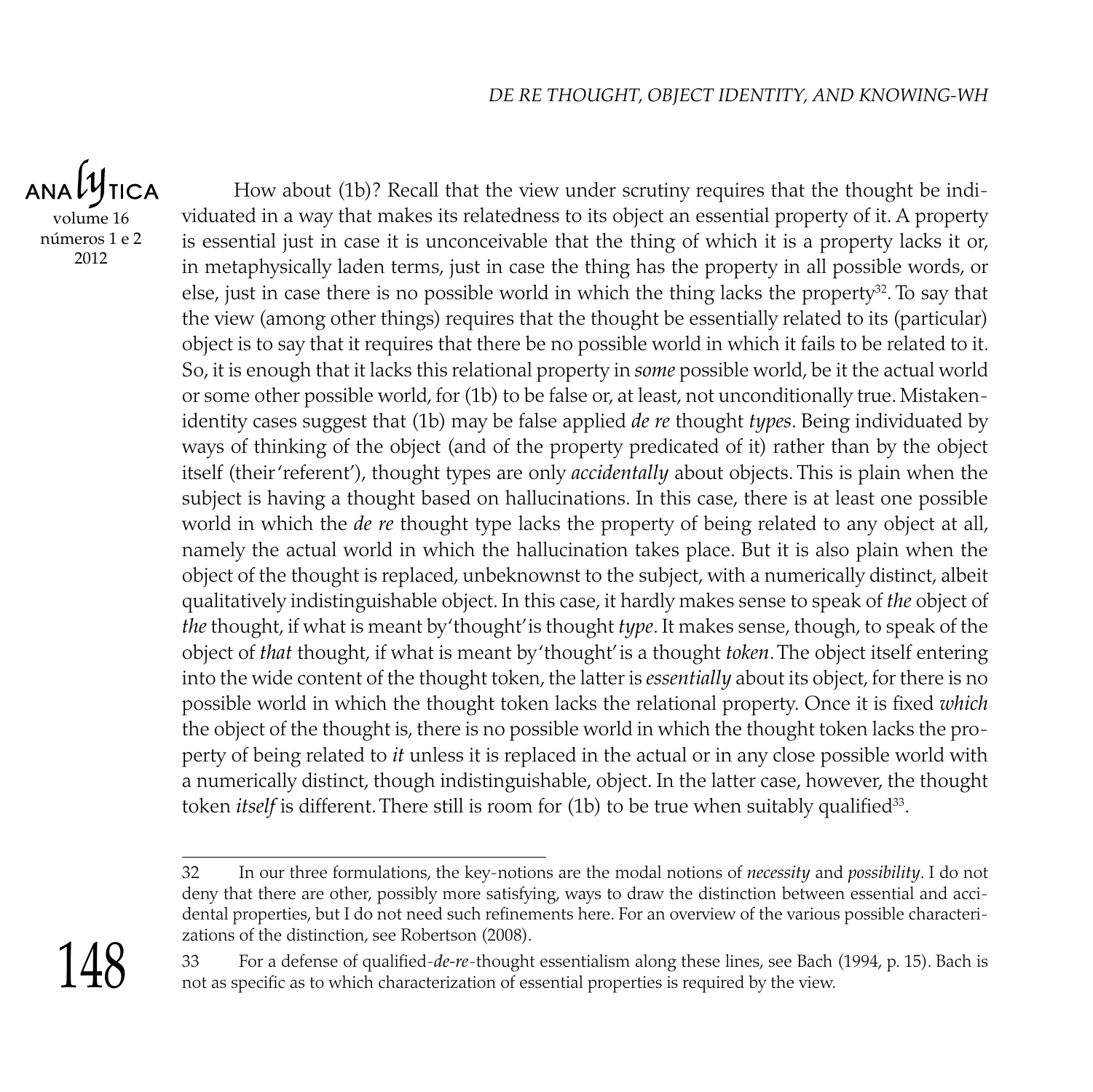Assuming that the left-hand side of the biconditional or, if one prefers<sup>34</sup>, the antecedent of the conditional is true, the prospects for saying that (2) is true might seem to be fairly bleak. Two sets of arguments can be set forth here.

First, to claim that the subject is having a thought about the very cup just in case she is able to discriminate it from the cup it actually replaces or from any possible perfect surrogate is to impose too strong a requirement on having such thoughts. Mistaken-identity cases precisely show that being able to discriminate the cup from any other putative object of the same thought is not a necessary condition for having about the cup a thought that deserves to be called '*de re'*. In our example, it is beyond doubt that the subject's thought is 'of' the cup to the extent that her thought can motivate or serve to explain a wide range of attitudes she might adopt towards the cup itself – for instance, throwing *it* away, drinking some coffee from *it*, etc. If she is able to do all that without being able to tell if the objects (the two cups) are identical or distinct, it means that  $(2)$  may be false while the first conjunct is true. If so, the view itself is false<sup>35</sup>.

Second, it might be argued that there is a deeper problem of relevance here. What does, it may be asked, the knowing-wh\* requirement ever have to do with the capacity to adopt psychologically motivated attitudes towards the object itself? Here the point is not that one can adopt a wide range of *de re* attitudes without having the first idea which thing/who it is. The point is that the issues seem to be largely independent of each other<sup>36</sup>. According to a semantic-based approach, the issue of *de re* thought is that of explaining the truth-conditions either of freestanding statements wherein referential terms occur (*e.g.* 'this cup is made out of plastic') or of belief reports by means of which a thought is ascribed to someone about a specific object (person)<sup>37</sup>. The issue

**ANA** volume 16 números 1 e 2 2012

<sup>34</sup> It is appropriate to use (as I did) the biconditional to represent the view's logical form if one considers (1a), (1b), and (2) necessary *and* sufficient conditions for *de re* thoughts; otherwise *(i.e.* if one takes them to be but necessary conditions), the conditional is enough.

<sup>35</sup> Cognitive liberalism is the view that singular or *de re* thoughts are not in general constrained by acquaintance or any other epistemic requirement (cf. HAWTHORNE; MANLEY, 2012, part I). Its correct logical representation would be that of a conjunction with one of its conjuncts (*i.e.* the claim that the subject has a discriminative knowledge of the object of thought) false and the other (*i.e.* the claim that she is having a *de re* thought about the object) true. If so, the view under scrutiny is false.

<sup>36</sup> See Boër; Lycan (1986, p.132-133); Michael (2010, p. 302-303).

<sup>37</sup> It is in order here to distinguish two cases. If the that-clause contains a referential term (as in 'A belie-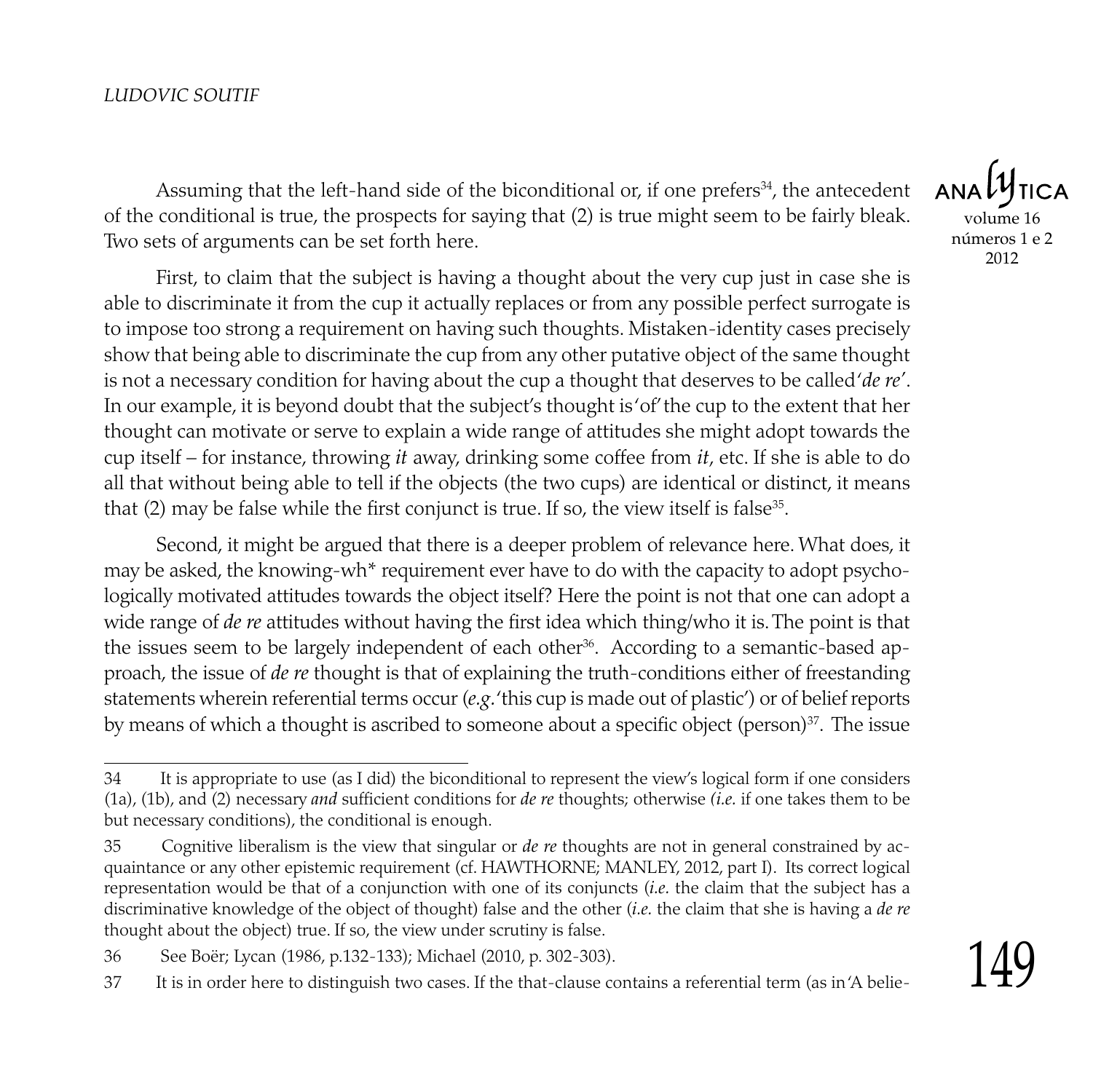ANALY **TICA** volume 16 números 1 e 2 2012

of knowing-which/-who is in principle a separate issue. According to the same semantic-based approach, it is the issue of how to explain the correctness of some of our claims to knowledge or knowledge ascriptions using 'knows-which' or 'knows-who' locutions<sup>38</sup>. The fact that some authors<sup>39</sup> deemed it necessary to connect the latter with the former by adding to the truth-conditions of *de re* thought-ascription reports a distinctively epistemic condition of discriminability or vividness is no evidence against their mutual independency. It rather presupposes it.

One important difference between the two is that the truth or acceptability of *de re* thought-and-attitude ascription reports seems to be less dependent on the interest of the ascribee than the truth of knowledge ascriptions using 'knows-wh\*' locutions $40$ .

Suppose my French friend  $D$  is, for some reason, angry at  $M$  – who also happens to be a friend of mine. He might have felt offended, say, by one of M's recurring sarcastic remarks about French people. Suppose, further, I ascribe D the thought that M is an unpleasant person. Intuitively, my ascription report ('D thinks M is an unpleasant person') is true just in case D thinks *de* M that he is an unpleasant person. D displays, as a matter of fact, the range of behaviors characteristic of whoever has thoughts *de* M. He might display, say, some reluctance to having lunch with M, thinking *of* the latter that he is disrespectful. For those who take (2) to express on the whole a legitimate requirement on having *de re* thoughts (in our example, M-thoughts), D cannot think *de* M that he is mean or disrespectful and display all the behaviors characteristic of

38 See Boër and Lycan (1986, p. 3).

39 *E.g*. Russell (1917); Kaplan (1968); Evans (1982); and more recently Recanati (2010); Dickie (2010).

40 It matters not to conflate here interest-relativity with context-dependency. Interest-relativity has to do with the variability of a teleological parameter (*i.e.* with our *purposes* or *plans* at the time of the ascription); context-dependency with the fact that the same locution or expression can have different *senses* on different occasions of use. The former is a purely pragmatic while the latter is a pragmatico-semantic notion. For a clearcut distinction and a cogent defense of the view that knows-w\* ascriptions are interest-relative rather than semantically ambiguous, see Boër; Lycan (1986, p. 5-6).



ves that Orcutt is the shortest spy') and the report on the whole is true, the thought ascribed is presumably about the referent itself. If it contains a non-referential term (*e.g.* an indefinite description such as 'a spy'), the thought ascribed can still be *de re* if the (existential) quantifier – into which it may be analyzed – can be legitimately exported so that it falls outside the scope of the epistemic verb, as in 'there is a spy such that A believes he/she is the shortest spy'. As to the latter cases, see Quine (1956) and Kaplan (1975).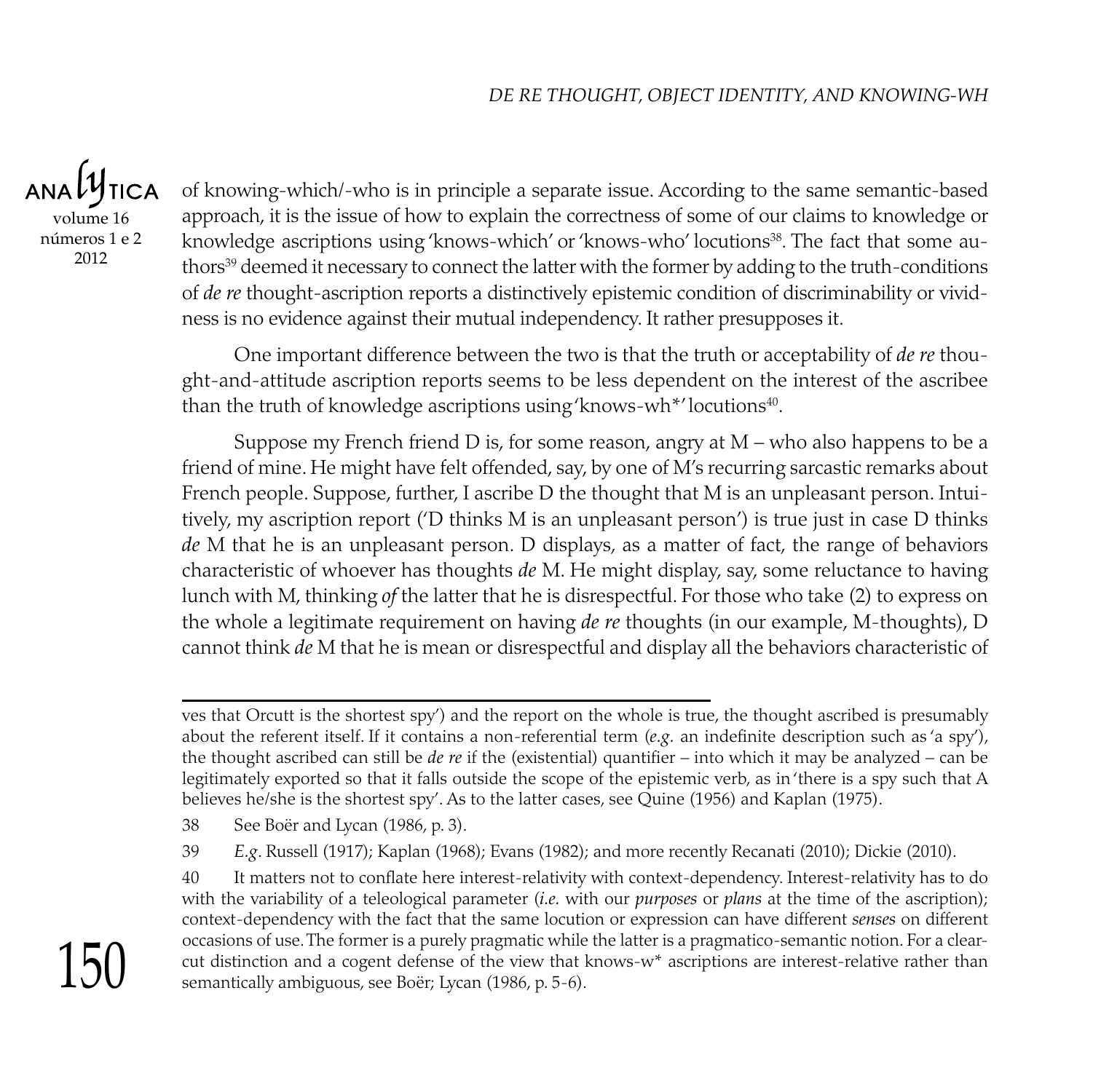an attitude targeted *at* M as a consequence of having M-thoughts unless he knows who M is. D may be said to know who M is at least for some purposes; in the present case that of accepting or refusing a lunch with M. This involves on the part of the ascribee the exercise of a number of cognitive abilities such as the ability to perceptually identify M, to track M is space and time, to recognize him on different occasions, etc. On the other hand, D might be said not to know who M is for other purposes. Suppose D has just met M, has never heard of him and I forgot to introduce M to D. As a result, D would be unable to cite any important fact or predicate with respect to M (not even M's name) grounding the correct ascription of knowing-who to D. For the purpose of, say, writing a biography of M (assuming that, unbeknownst to D, M is an important intellectual figure that is worth being written about), ascribing D the kind of knowledge normally ascribed using 'knowing-who' locutions would be intuitively incorrect. Notwithstanding, D is having a *de re* thought-and-attitude and my thought report is intuitively true just in case D thinks *de* M that he is an unpleasant person.

This suggests that the correct ascription of *de re* thoughts is interest-relative to a lesser extent than the correct ascription of knowledge using 'knowing-who' locutions; which in turn suggests that, despite the widespread tendency to connect the issues, thought or belief *de re* 'has little if anything to do with "knowing-who"'41. The same could be said of thought *de re* in relation to knowing-which ascriptions. If this is true, the prospects for preserving the truth of (2) are, indeed, far bleaker than the ones for preserving the truth of (1a) and (1b). But is there any way to do so?

#### III. World-Involving Mental States, Object-Involving Experience, and Knowing-Which

I take it there is. After all, the lesson to draw from the previous section is not that mistaken-identity cases force on us the conclusion that the view under scrutiny is false, but that it is not unqualifiedly true, at least when it comes to (1a) and (1b). The truth of (2) is much more controversial and takes some additional work to preserve. Now, if one ever manages to maintain the truth of (1a), (1b), and possibly (2) on other grounds than the ones usually invoked to qualify it or even to dismiss it – as far as  $(2)$  is concerned, the prospects for supporting the view

**ANA** volume 16 números 1 e 2

2012

<sup>41</sup> Böer; Lycan (1986, p. 132).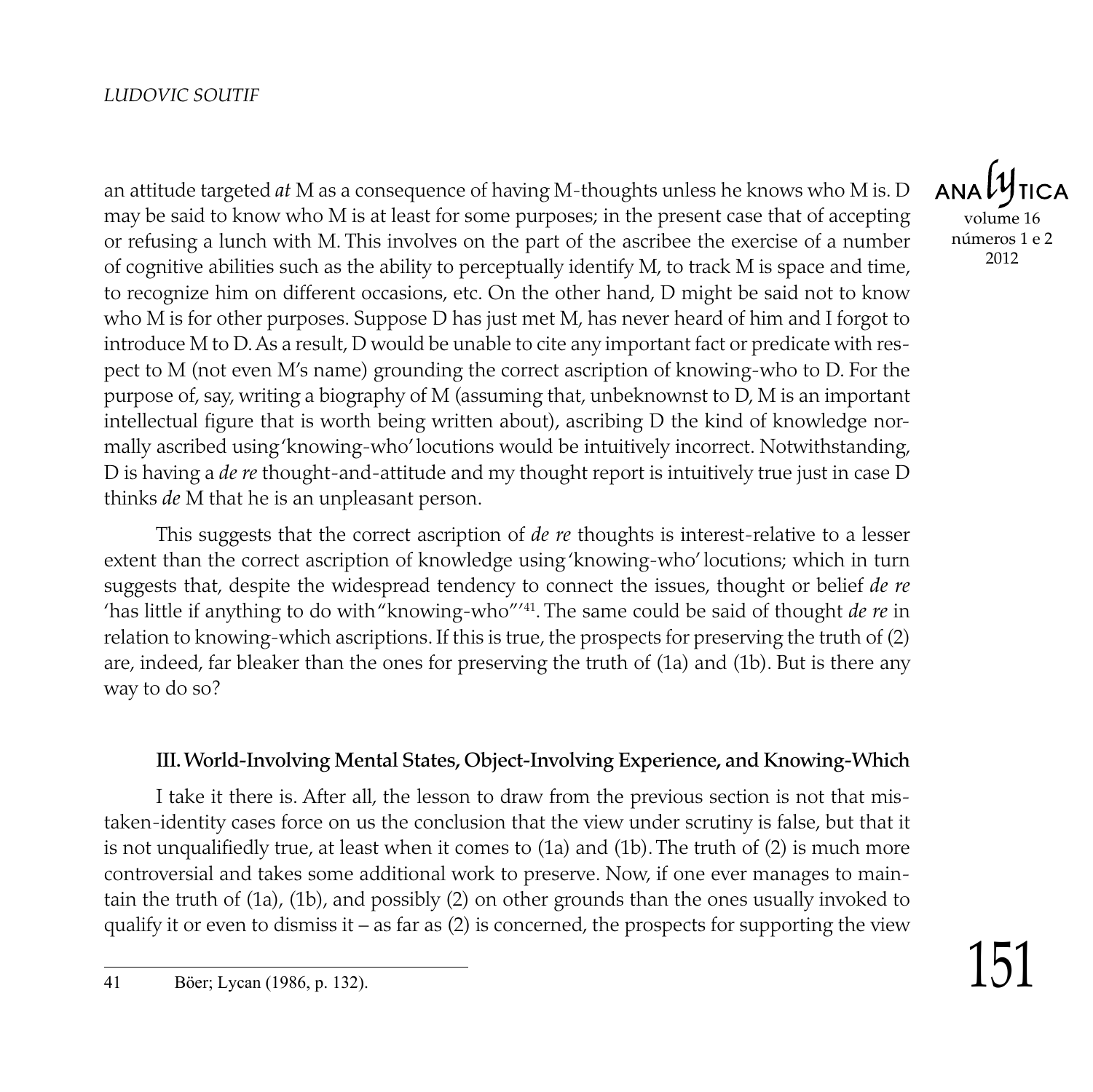**TICA** volume 16 números 1 e 2 2012

while accommodating the mistaken-identity cases might still be good. Moreover, one might end up being in a position to lift the restrictions set on it by the holders of the two-component picture<sup>42</sup> and the *de-re-*thought anti-essentialists. This is basically the strategy I shall adopt and follow hereafter.

Recall that, assuming that the left-hand side of the biconditional (*i.e*. the claim that the thought had by the subject is *de re*) is true, a way to turn its right-hand side (*i.e.* the individuation principle) equally true would be to consider (1a) as a claim about the relation between thought tokens and their objects, as opposed to thought types. But is this the only way to do so, as the holders of the two-component picture seem to imply? Or is there a way to turn it true without restricting its truth to thought tokens?

One possible argument in support of the view that *de re* thought types, and not only thought tokens, are widely individuated by the object referred to by the referring term in the linguistic expression of the thought and, consequently, that (1a) is true *simpliciter* takes the form of a *modus tollens*<sup>43</sup> . It is this: if one qualifies the truth of (1a) so as to restrict it to thought tokens in relation to their contextually determined object(s), one may lose the means to draw an important distinction among the mental states between the ones that give rise to *de re* thoughts and those that give rise to thoughts that are not *de re* or else that are, yet only derivatively. The latter distinction is not one one would be ready to give up. Therefore, (1a) is unqualifiedly true, that is, it is true just as much of thought types as of thought tokens.

It is time now to introduce a bit of terminology. Let us call mental states of the sort that give rise to *de re* thoughts *world-involving* and those that give rise to thoughts that are not *de re* or thoughts are only derivatively so *not world-involving44*. At the heart of the distinction lie precisely the mistaken-identity cases that were a challenge to the Russellian-inspired view.

<sup>42</sup> The two-component picture is the view that *de re*, paradigmatically indexical, thoughts can be decomposed into two ingredients: one being subjective and internal (the so-called 'narrow content' of the thought *qua* type) and the other objective and external (the so-called 'wide content' of the thought *qua* token). See Recanati (1993, p. 98-103; p. 193-197). As seen earlier, Bach (1994) is one of its advocates.

<sup>43</sup> For further arguments of the type put forward notably by McDowell and Evans against the two-component picture and possible responses to them, see Recanati (1993, p. 197-207).

<sup>44</sup> I borrow the terminology from Recanati (2007, p. 198-202).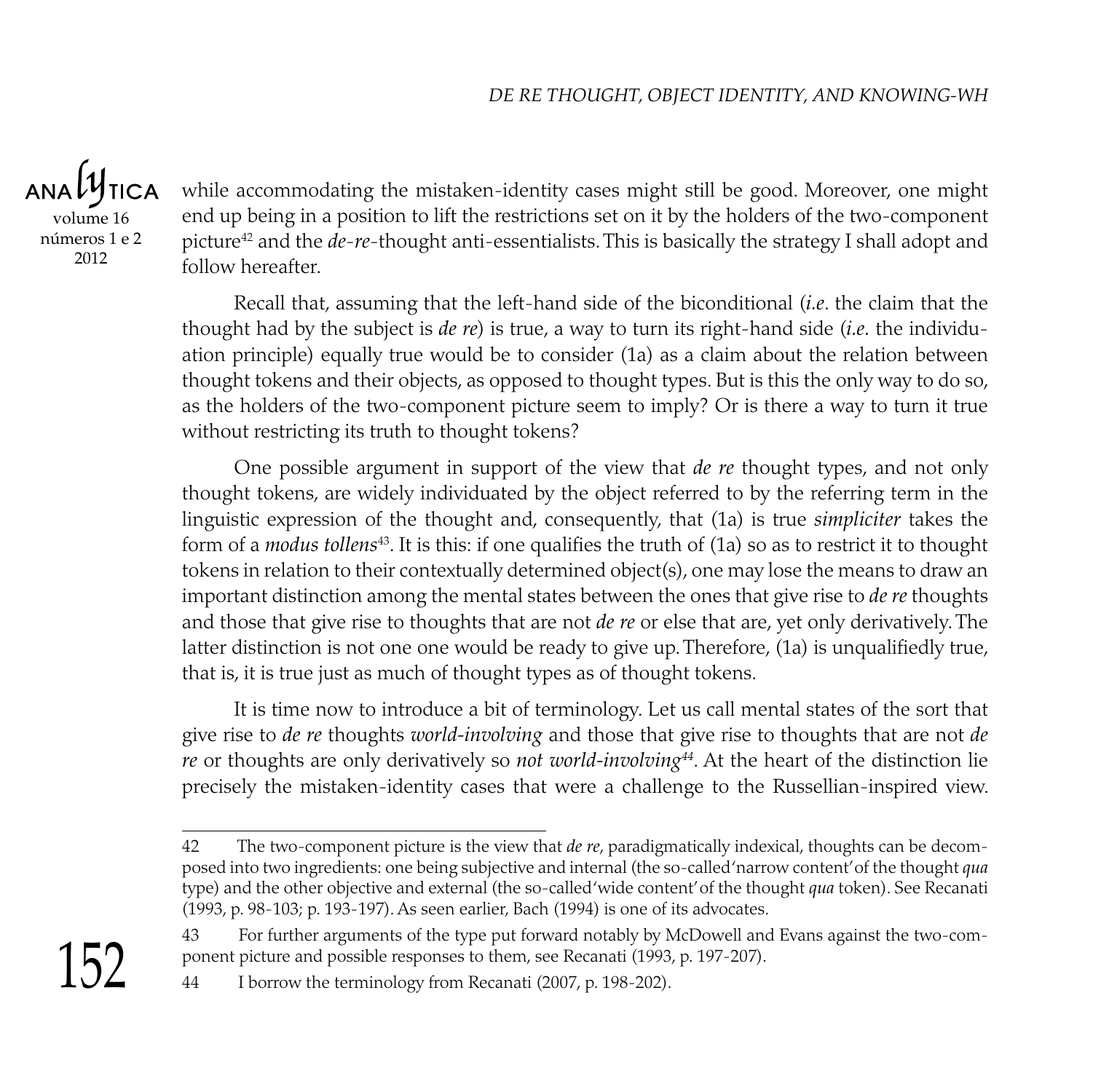Now it is possible to recast the view to accommodate such cases. On the modified version, a thought *de re* would be *typically* a thought based on mental states that allow for the possibility for the subject to be mistaken or confused as to the identity of the object of thought. The relevant contrast here would not be that between thought types and tokens, but between, say, thoughts entertained on the basis of perceptual states or memories, on the one hand, and on the basis of imaginings, on the other hand. What makes them differ *qua* types or sorts from each other is the fact that in the former case the thinker may be mistaken or confused as to the identity of the object of thought precisely because its identity as type is determined by external causal factors the thinker may be unaware of. This possibility is simply not allowed for by thoughts based on imaginings, for the identity of the object being determined in this case by the subject's 'imaginative project'45 as opposed to world factors, it makes no sense to claim that its identity may have changed while the subject is unaware of it. Or if it does, it is only because the *de-re*-ness of the thought based on imaginings is inherited from its connection to previous perceptual states or memories46. Suppose I have just met a woman and entertained about *that very* woman the thought that *she* is gorgeous. Suppose I keep on thinking about *her* fancying myself travelling around with *her*. This clearly is a case of *de re* thought based on imaginings. However, this fancying is intuitively type-different from a fancying unanchored in a previous visual encounter with the woman, for its aboutness and that of the thought based on it is not completely up to me, but partly determined by external causal factors – *i.e.* my encounter with the particular woman thought about. So it makes perfectly good sense to envision in this case the possibility that I be mistaken as to the identity of the object of my thought precisely because its identity is not fully up to me. The *de-re*-ness of the thought based on imaginings is inherited here from the world-involvingness of the perceptual state to which it is anaphorically linked. So, far from blurring the type-difference between such states and the corresponding thoughts, the possibility of *de re* imaginings anchored in previously occurring perceptual states sharpens it. (1a) is not only true of *de re* thought tokens, it is true of *de re* thought types too. On this view, *de re* thought types are but groupings or classes of *de re* thought tokens whose identity is dependent on the identity of their contextually determined object(s). The empty case is, again, but a dramatic way to turn it conspicuous.

**ANALY** volume 16 números 1 e 2 2012

<sup>45</sup> The phrase is Williams' (1973, p. 30ff).

<sup>46</sup> On this, see Recanati (2007, p. 196-198).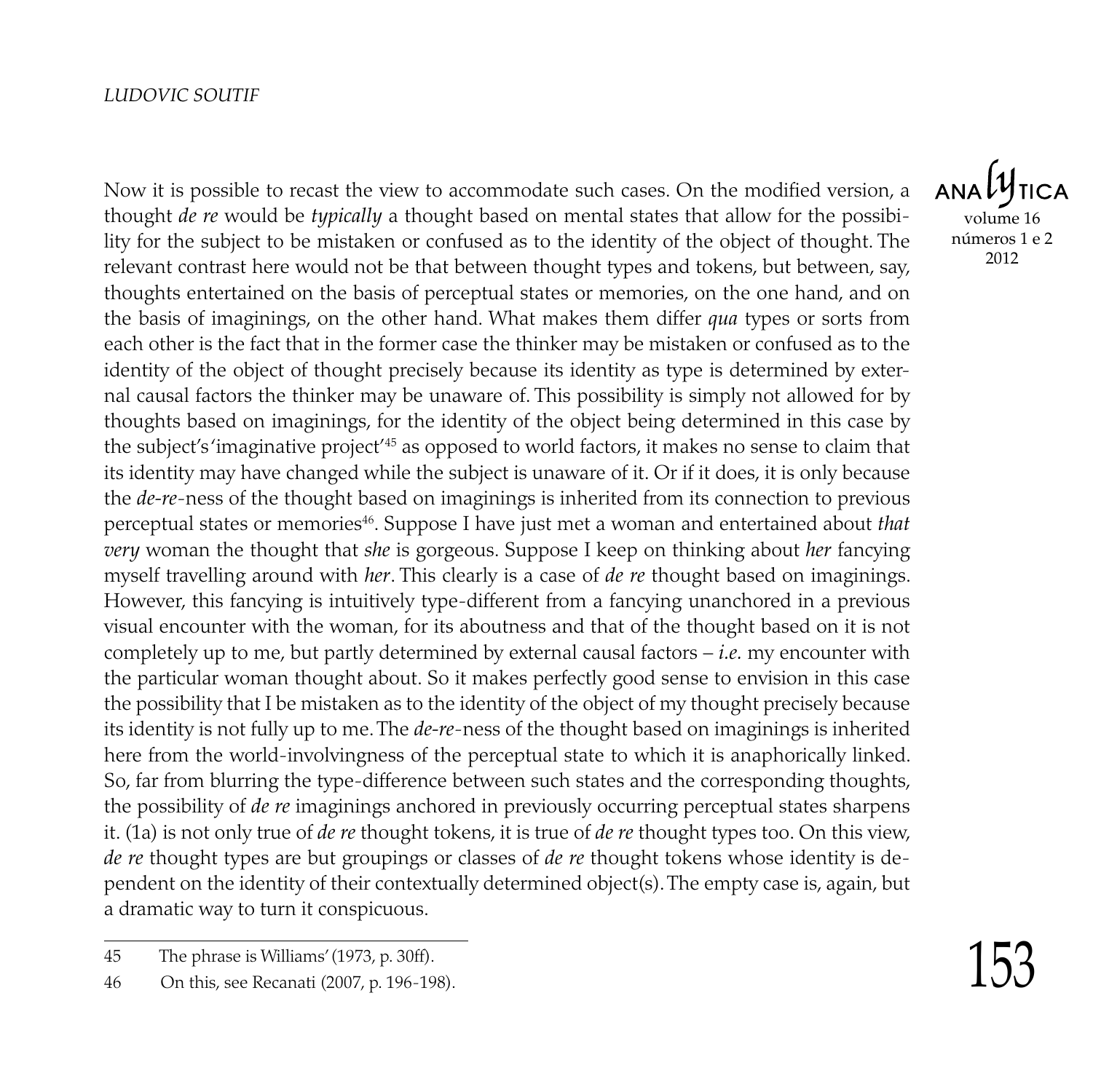$ANDU$ **TICA** volume 16 números 1 e 2 2012

Is there an analogous way to lift the restrictions set on the truth of (1b) by the *de-re*-thought anti-essentialists? The case seems to be much harder to make, for the mere fact that an experience, say, of the visual kind can be non-veridical while no object is being perceived seems to speak in favor of the view that the *de re* thought based on it can fail *qua* type to be related to its (purported) object; that it is not, that is, essentially, but accidentally about it. The correctness of the view, however, depends on strong assumptions one need not make: the assumption that (i) *de re* thought types are narrowly individuated by ways of thinking that are involved as much in the 'good case' (veridical perception) as in the 'bad case' (realistic hallucination); (ii) the qualitative character of the experience on which the *de-re*-thought episodes are based exhausts its phenomenal content.

As to (i), it might be objected that the mental states involved in the 'good case' and the 'bad case' are not of the same kind and, consequently, that the *de re* thoughts based on them are not the same as types<sup>47</sup>. One crucial difference between a veridical perception and a realistic hallucination, it might be claimed, is that in the former case, assuming that it is as of mind-independent objects and properties, the visual experience involved in it has those very objects and properties as constituents whereas in the latter the visual experience involved in it does not. If true, the *de re* thought based on a veridical perception is, *qua* type, essentially and not accidentally about its object, for the object itself is a constituent of the conscious experience involved in the mental state the thought is based upon. So, if the object does not exist as it happens in cases of hallucination, the *de re* thought based on the corresponding mental state cannot be said to be the same qua *type* as the thought based on a case of veridical perception, except that it lacks the (accidentally) property of having the right connection to the world. This would be the position endorsed by the holders of the highest common factor view. A disjunctivist and naïve realist would claim instead, I take it, reasonably that the *de re* thought based on the hallucinatory state is not the same *qua* type as the one based on a case of veridical perception, for the hallucinatory state lacks the essential property of being related to mind-independent objects and properties.

One possible argument in support of this view is phenomenological and bears directly on (ii). A good way to set it out is to emphasize the arbitrariness of (ii). Why, it might be asked, should the phenomenal content of the experience (the *de re* thought is based upon) be restric-

<sup>154</sup>

<sup>47</sup> The objection stems naturally from a disjunctivist theory of perception.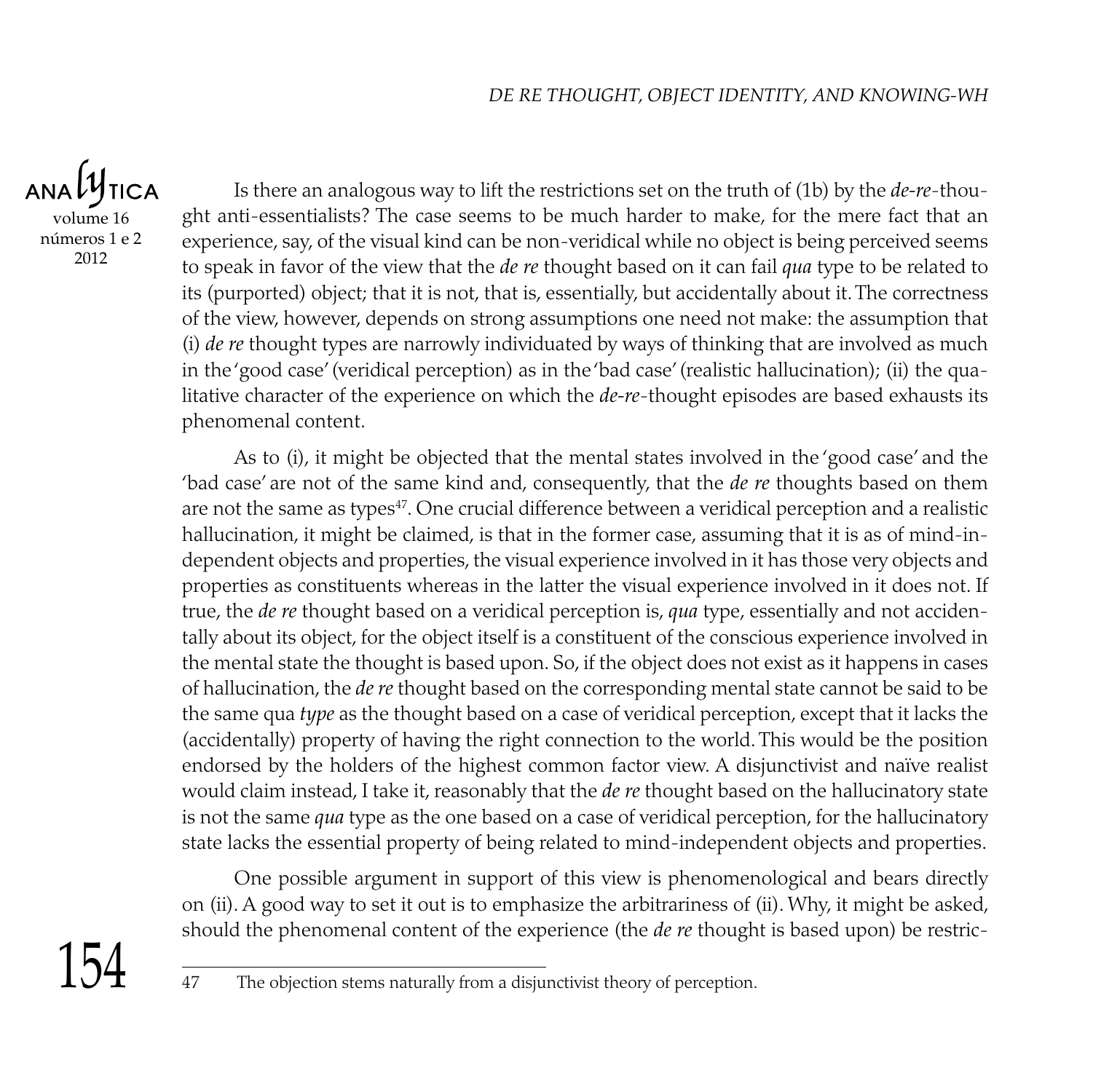ted to way(s) the subject is appeared to in such experiences? On this restricted view, identity or difference in phenomenal content simply is a matter of identity or difference of *qualia*, that is, of ways the subject is appeared to relative to a specific sense modality. So, if two numerically distinct objects visually appear to the subject just the same way, the phenomenal content of the visual experience is the same, although there are arguably, in our recurring example, two experiencings as of two numerically distinct objects. This talk of identity of character is certainly a useful way to classify experiences, but it clearly abstracts away from further features of them that should be just as relevant to their phenomenology: the fact that two experiential episodes instead of one are involved here and that in each episode the subject is presented with a particular subject matter. On a broader notion of phenomenal content<sup>48</sup>, the latter is not only a matter of how the subject is appeared to, but of what (*i.e.* which particular objects and qualities) is (are) presented to her in each of those experiencings.

If one embraces the broader notion, one loses, as it seems, all reason to qualify the truth of (1b) by restricting it to *de re* thought tokens since *de re* thought types, more specifically the ones based on genuinely perceptual states, are essentially about their object(s) too.

How about (2)? As said earlier, it is not an easy task to preserve the integrity of the knowing-wh\* requirement in view of obvious counterexamples and, more fundamentally, of the relevance objection voiced in the previous section. But why, it might be asked, should it be preserved at all? Perhaps a good reason to preserve it is that it has just as much intuitive appeal as its negation (*i.e.* the claim that one can have thoughts *de re* without knowing which the thing/who the person is). Consider again our tennis example, which is just a variation on mistaken-identity cases of the type set out at the beginning of this paper. What you took to be Bob actually was his twin brother, Mike Bryan, playing the men singles. Surely, you were unable at the time of the occurrence of the thought to tell Bob from Mike, nor to know who Bob was, except that he was a professional tennis player and for the fairly limited purpose of pinning on him tennis-related thoughts (such as the thought that he is a good player, that he might win the game, etc.) that *could* have led you to behave toward him such and such a way (*e.g.* to shake his hand after the match to congratulate him, etc.). Now it is true that, intuitively, nothing prevents you from being ascribed a thought *de* Mike in spite of your having mistaken Mike for Bob (that

volume 16 números 1 e 2 2012

<sup>48</sup> The notion is to be found in Martin (2002, esp. p. 185-186.) Here I am strongly indebted to him.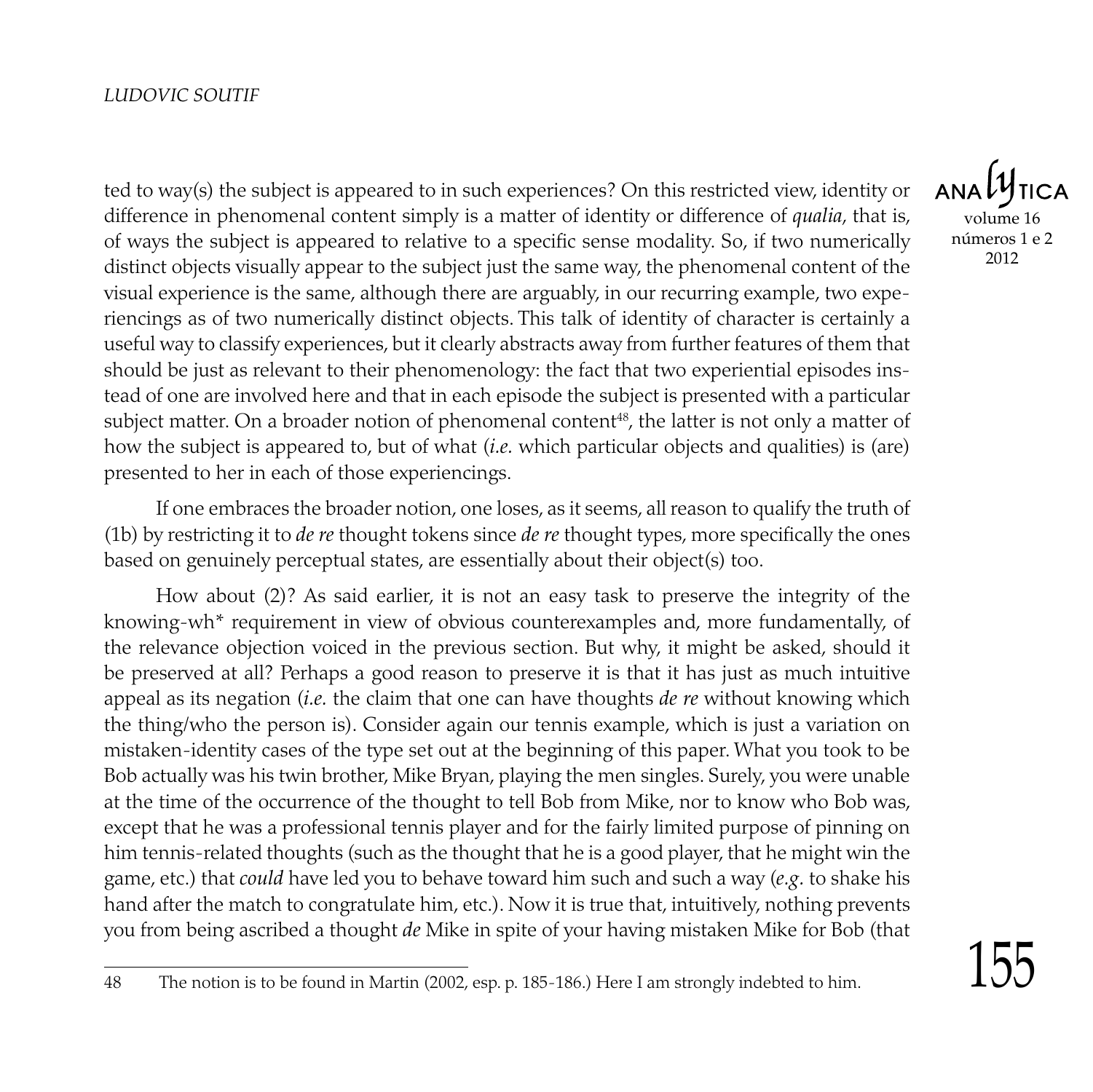**TICA** volume 16 números 1 e 2 2012

is, of being unable to discriminate Bob from Mike) and your intending to refer to Bob (and not to Mike) on expressing what you took at that time to be a Bob-thought using demonstratives such as 'this' ('this is a terrific player') or 'he' ('he will win the tournament'). But there is a counterintuition. Following Evans, I take it that it is just as intuitively correct not to ascribe to you a thought *de* Mike if one is to be faithful to that which the ascribee him/herself (in the present case, you) would be prone to ascribe to him/herself  $49$ . On being informed that Bob has a twin brother named 'Mike' and that you had mistaken Mike for Bob, *you* might be reluctant to ascribe to yourself either a Bob-thought or a Mike-thought precisely because it turns out that you had no (sufficiently) discriminating knowledge of the referent of 'this' or 'he' on uttering 'this is a terrific player' or 'he will win the tournament'. But is it the case? Is it true that you had no discriminating knowledge or, at least, no knowledge that was sufficiently so at the time of the utterance to be ascribed a thought *de* Bob and *a fortiori de* Mike, according to that which you would be prone, retrospectively, to ascribe to yourself $^{50}\text{?}$ 

The answer is affirmative and the fact that it is suggests that there must be some way to preserve the integrity of the knowing-wh\* requirement, at least as far as the conditions for the correct *ascription* of *de re* thoughts are concerned. To see this, there is an important distinction to be drawn here between the incapacity of the subject to distinguish Bob from Mike and the (qualitative) indiscriminability of the objects *themselves* (namely*,* Bob and Mike) *qua* objects of thought. Surely, you were unable to tell Bob from Mike or from any perfectly similar-looking person at the time of the utterance as witnessed by your inclination to believe that Bob was, to your amazement, able to play both hands rather than believe that you were watching another,

 $156$ 

<sup>49</sup> This is how I understand the italicization of 'he' in '(…) this subject will certainly behave as though *he* subscribed to Russell's Principle, interpreted as requiring discriminating knowledge (…).' (Evans, 1982, p. 90). Again, Evans's example is not a case of mistaken identity, but a case wherein the subject is not able to tell one of the steel balls from the other. In this respect, it is perfectly relevant to mine.

<sup>50</sup> It might be replied here that the knowing-wh\* requirement has nothing to do with *having* a Bob- or a Mike-thought and that the thought (semantically) expressed by 'this is a terrific player' or 'he will win the tournament' uncontroversially is a Mike-thought (for 'this' or 'he' here refer to Mike, not Bob). One thing is the thought, its ascription another. On this view, the knowing-wh\* requirement would only matter to the conditions for the correct *ascription* of *de re* thoughts, not to whether such thoughts are ever *had*. This reply undoubtedly calls for a more careful treatment of cases of the type under scrutiny. Although there is, I take it, a possible response to it, I will leave it as it is for addressing it would lead me far beyond the scope of this paper.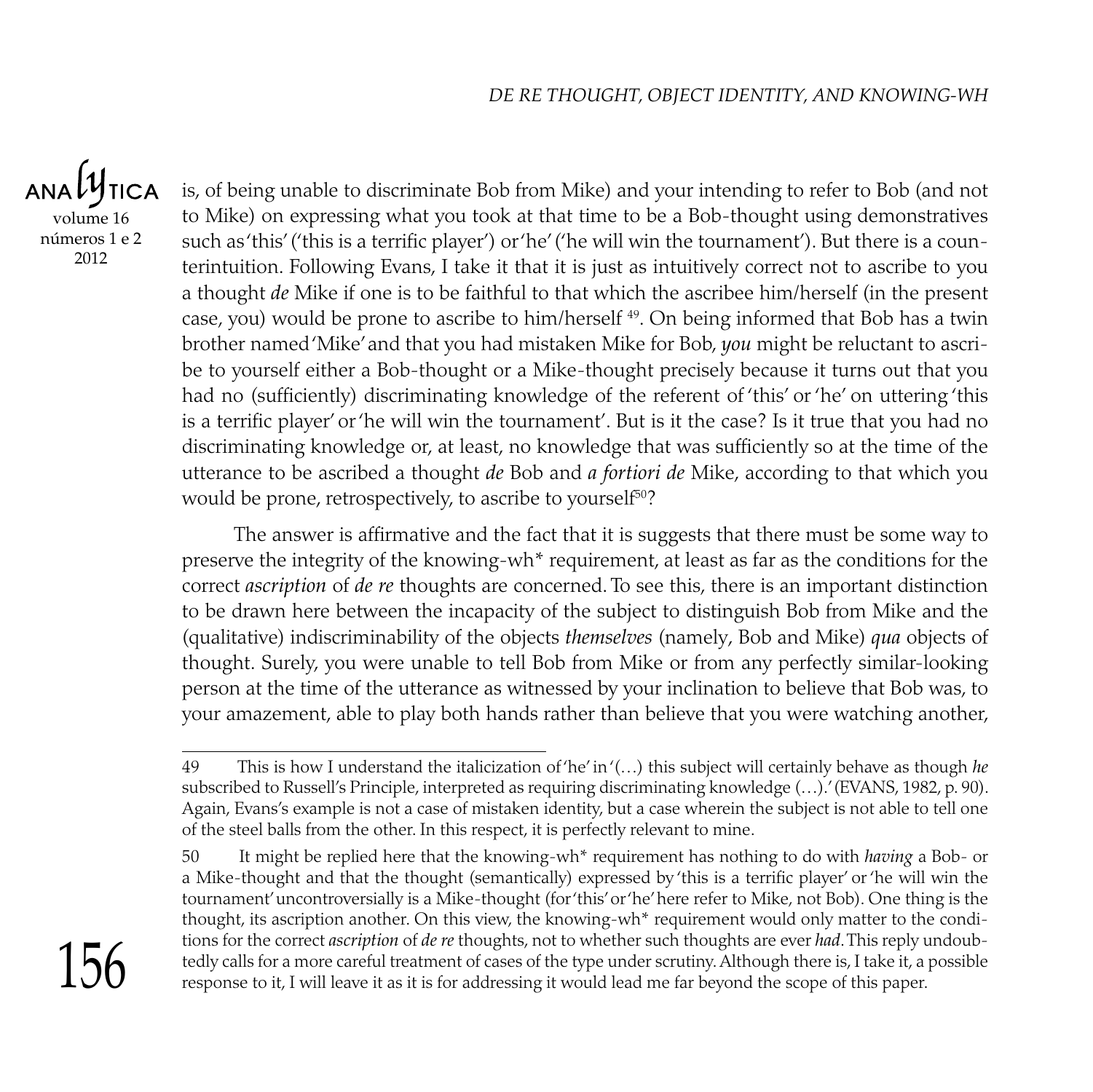perfectly similar-looking person playing right-handed. But this does not mean that Bob was indistinguishable from Mike; on the contrary, he *was* discriminable from him by being lefthanded. It only means that you were in no position at the time of the utterance to *know* it for in order to know it, that is, to exclude the relevant alternatives, more discriminating information was needed about Bob than the one you already had in your possession; precisely the relevant pieces of information you are given afterwards and prompt your reluctance to ascribe to yourself a Bob-thought and *a fortiori* a Mike-thought.

Of course, there still is a concern as to how one is to adjudicate the conflicting intuitions. Evans suggests that trying to rest our appraisal of the knowing-which requirement on either of them is hopeless unless one has a theoretical argument that allow one to do so; and, clearly, his own theoretical argument leads him to adjudicate them in favor of the knowing-which requirement (*i.e.* Russell's principle)<sup>51</sup>. Here I agree with Burge that the way Evans construes the requirement itself leads him to over- or even hyper-intellectualize the cognitive capacities required to have, or perhaps more accurately, to be ascribed *de re* (singular) thoughts and to place highly restrictive conditions on the representational capacities involved in having (or being ascribed) such thoughts<sup>52</sup>. In a nutshell, on Evans's view, one cannot count as having the thought *de a* that it is *F* unless one knows what it is for the proposition *a is F* to be true; which in turn requires that one have a general conception both of what it is for any object to be an *F* and of what it is for it to be an object  $a$  – in Evans's technical terminology, the subject must have 'Ideas' both of the particular referred to by the singular term 'a' and of the property symbolized by the predicate letter 'F' 53. With respect to the former requirement, he takes it that having an 'Idea' of the object *a* constitutes 'distinguishing knowledge' (1982, p. 107) of that object if the subject has a general conception either of what differentiates fundamentally that object from other objects of the same kind (if she has, that is, a 'fundamental Idea' of the object) or, should the conception employed *not* be (metaphysically) grounded in fundamental ways for objects of the same kind to differentiate themselves from each other, knowledge of the truth of an identity proposition relating *a* – of which the subject has a non-fundamental 'Idea' – with an arbitrary object *b* of

volume 16 números 1 e 2 2012

<sup>51</sup> See Evans (1982, p. 89-92).

<sup>52</sup> See Burge (2010, p. 181-208; esp. p. 191-199).

<sup>53</sup> See Evans (1982, p. 106).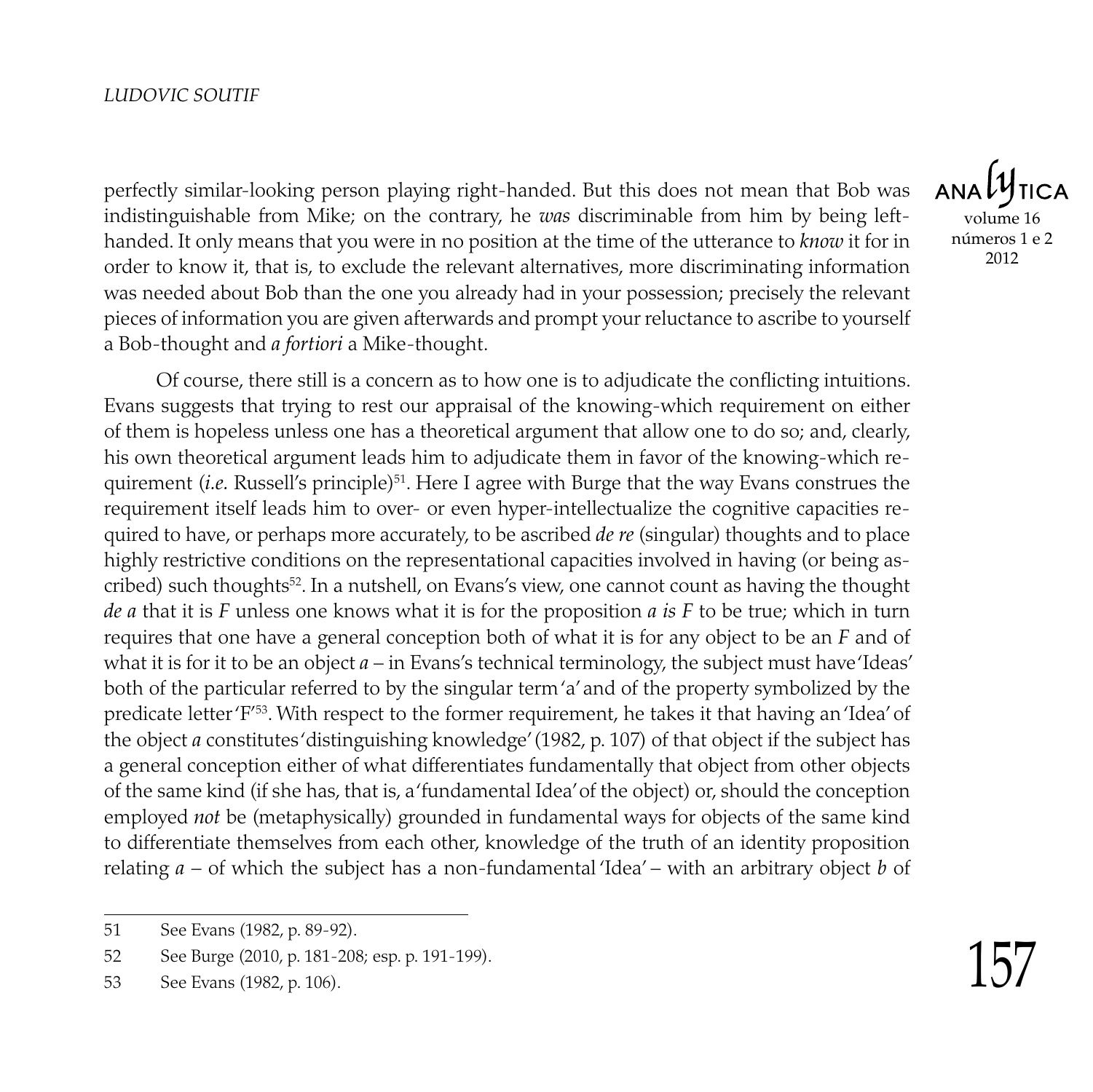$ANDU$ **TICA** volume 16 números 1 e 2 2012

which she has a fundamental Idea. All in all, Evans's construal of the knowing-which requirement amounts to claiming that the subject does not know *which* thing is thought about unless she knows (*i.e.* has an internal representation of) 'the fundamental general conditions under which objects (...) of the relevant kind are the same or different'<sup>54</sup>, that is, the big individuation principles relative to each kind that ground metaphysically our conceptual representations of particular objects as members of those kinds. This strikes as too strong a requirement for, as Burge rightly points out, animals, children, and even some human adults lack such a knowledge and even so are, as it seems, perfectly able to entertain *de re* (singular) beliefs, notably of the perceptual kind, about the physical world $55$ . So, if the conflicting intuitions are to be adjudicated, this cannot be done on the basis of Evans's construal of (2). Otherwise, it would seem more reasonable to adjudicate them in favor of the causalist view criticized by him $^{\rm 56}.$ 

Still, there is a possibility left, that of giving (2) a less restrictive construal to preserve its truth as a necessary requirement for the correct ascription of *de re* thoughts. One thing that is worth noting in the cases (thought experiments) usually invoked in support of (2) is that the subject already has *ex hypothesi* the means to discriminate the purported object of her thought by standing in the right causal connection to just one object. In Evans's modified scenario of the rotating indistinguishable steel balls, for instance, the subject is causally connected to just one of the balls (the one she saw on a later day) through her perceptual memory as she has ex hypothesi no memory of the similar-looking ball she had seen a few days earlier<sup>57</sup>. So, one might be tempted to say that since she does have the ability to discriminate the object of her thought by remembering *it* (where 'it' refers to just one particular), it seems natural to ascribe to her a thought *de re* on the sole basis of her being causally connected through an informational state to the object and discard as unnecessary any '*further* discriminating abilities' of the kind

<sup>56</sup> The causalist view is the view that standing in the right causal connection to the object-source of the information (on which the thought is based) is a sufficient condition for the subject to have (be ascribed) a thought *de re*. It follows that 'it is possible [on this view] to think about an entity *despite substantial confusion or ignorance about its nature or identity.'* (ROZEMOND, 1993, p. 275. Our emphasis) This is certainly no small payoff, although I do not think one should get rid that easily of epistemic conditions on *de re* thoughts.



<sup>57</sup> See 1982, p. 90.

<sup>54</sup> Burge (2010, p. 196).

<sup>55</sup> Idem.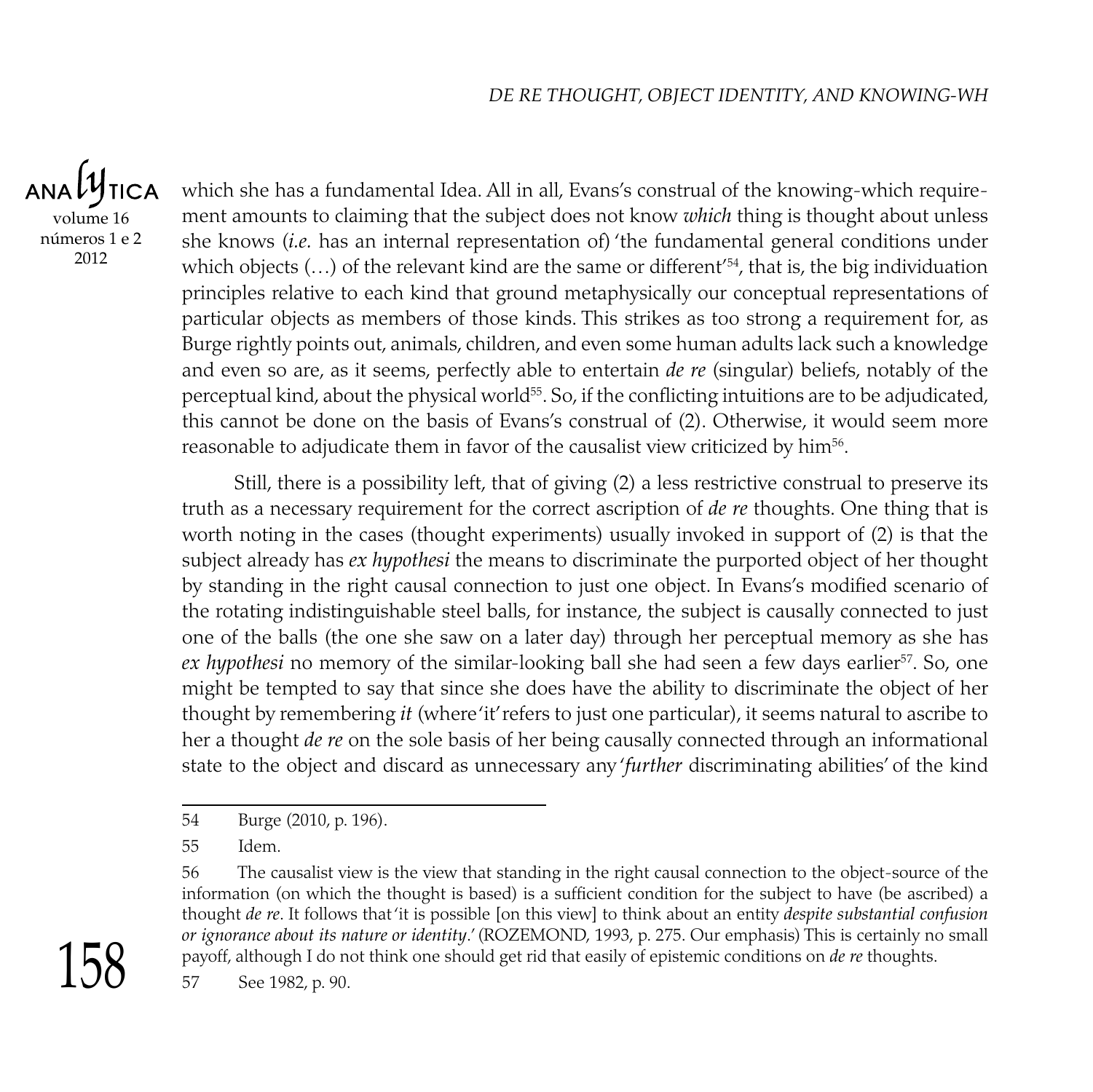required by Evans $^{\rm 58}.$  Still, there is a worry as to whether this would count as discriminating (or distinguishing) *knowledge*. It is doubtful that standing in the right causal connection through perceptual memory to just one object (*the* object of thought) is a sufficient condition for knowing *which* object it is, if by 'knowing' one means justified true (propositional) belief. This is presumably what prompted Evans to impose further restrictions on knowing-which by requiring from the subject the possession (and exercise) of further, high-level discriminating abilities of the kind described above.

Although I agree with Burge (and Rozemond) that these further requirements are too strong, I do not think that it would be satisfying to recoil (or stick) to the causalist view precisely because what is required here is discriminating *knowledge*, not only the ability to discriminate or single out objects<sup>59</sup>.

Here it might be useful to get back to our tennis example. We saw that although Bob *was* discriminable from Mike, the subject was reluctant to ascribe to herself a thought *de* Bob (and *a fortiori de* Mike) because she was in no position to *know* which, or perhaps more accurately here, who the object of her thought was. Note that one could turn the scenario more similar to Evans's and allow that the subject have no memory of Bob and entertain a thought about what he takes to be Bob on the basis of her perception of the sole Mike. Still, it would not suffice to invoke the discriminating abilities involved in the perception of Mike to ascribe to the subject knowledge of who Mike is (or even of which object it is) and, on that basis, a Mike-thought. Something more is required that would put the subject in a position to answer questions of the type: 'is that the person/object you had in mind?' and exclude the relevant actual or possible alternatives ('this object/person, but not that one'). What may be considered a satisfying answer to these questions, except one relying upon the facts the subject is informed of afterwards, which happen to be the very facts that prompt his reluctance to ascribe to herself whatever thought is a thought *de*?

volume 16 números 1 e 2 2012

<sup>58</sup> This is, as I understand it, Burge's position. See 2010, p. 193. The phrase '*further* discriminating abilities' is Burge's.

<sup>59</sup> This is meant as a criticism of Burge's assimilation of one notion of knowing-which (the one he takes to express a sound requirement) with that of a capacity 'to single out [a particular] in some way or other' (2010, p. 176).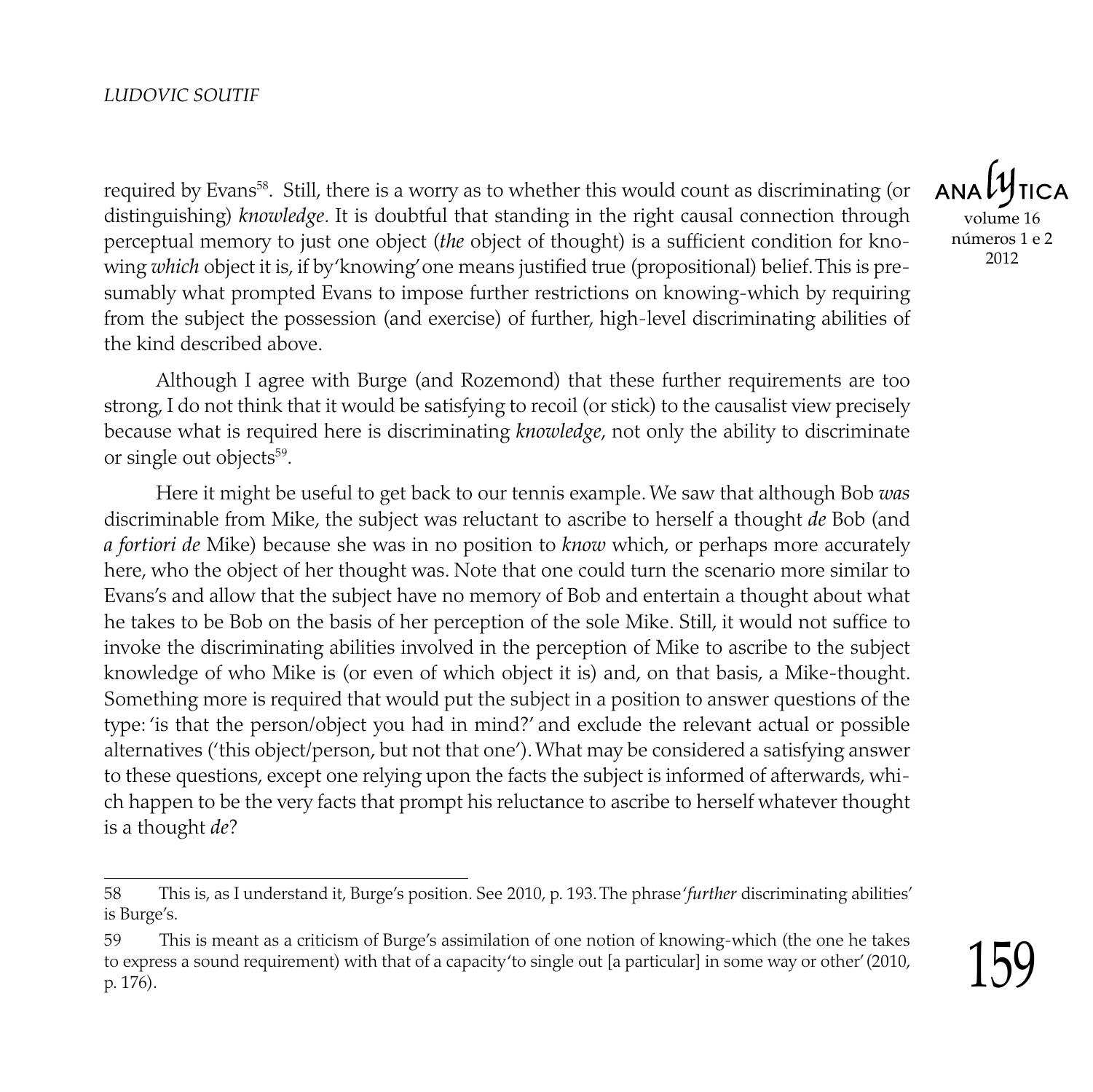$ANDU$ **TICA** volume 16 números 1 e 2 2012

If this is true, there is a way to preserve the truth of (2) and, thereby, the integrity of the knowing-wh\* requirement. Instead of requiring a kind of discriminating knowledge that is presumably absent from higher animals and conceptually non-fully mature human beings, it seems more reasonable to require from the subject the knowledge of some important, interestrelative facts of varying levels of generality that allow her to identify the object of her thought for her to be ascribed a thought of the *de re* kind. What are those facts and what determines their importance, as well as their level of generality, with respect to the relevant teleological parameter is another story to tell.

I hope to have offered here a fairly cogent defense of the view spelled out at the beginning of this paper — a view drawing on Russell's account of *de re* (or singular) thoughts as object-identity dependent thoughts. While it seems that the requirements it expresses are undermined by cases of mistaken identity or substantial confusion of the part of the subject, I argued that such cases can be easily accommodated and the view on the whole preserved provided it is granted (as I think it should be) that: (i) the individuation principle is true not only of *de re* thought tokens, but also of *de re* thought types. Otherwise, there would be no distinction available between thoughts (perceptual ones and, more generally, based on world-involving mental states) whose identity is causally determined by the identity of their object and thoughts (based on imaginings, and more generally, on mental states that are not world-involving) whose identity is up to the subject's will (ii) unqualified *de-re*-thought essentialism is supported by phenomenological considerations of the kind appealed to by the disjunctivists and the naïve realists against the advocates of the highest common factor view (iii) the knowing-wh\* requirement, understood as a necessary requirement for the ascription of *de re* thoughts (rather than for having them), can be given a construal on which the subject must know some important, interest-relative facts of varying levels of generality that enable her to singly identify the object perceived, remembered or talked about as *the* object of her thought.

# 160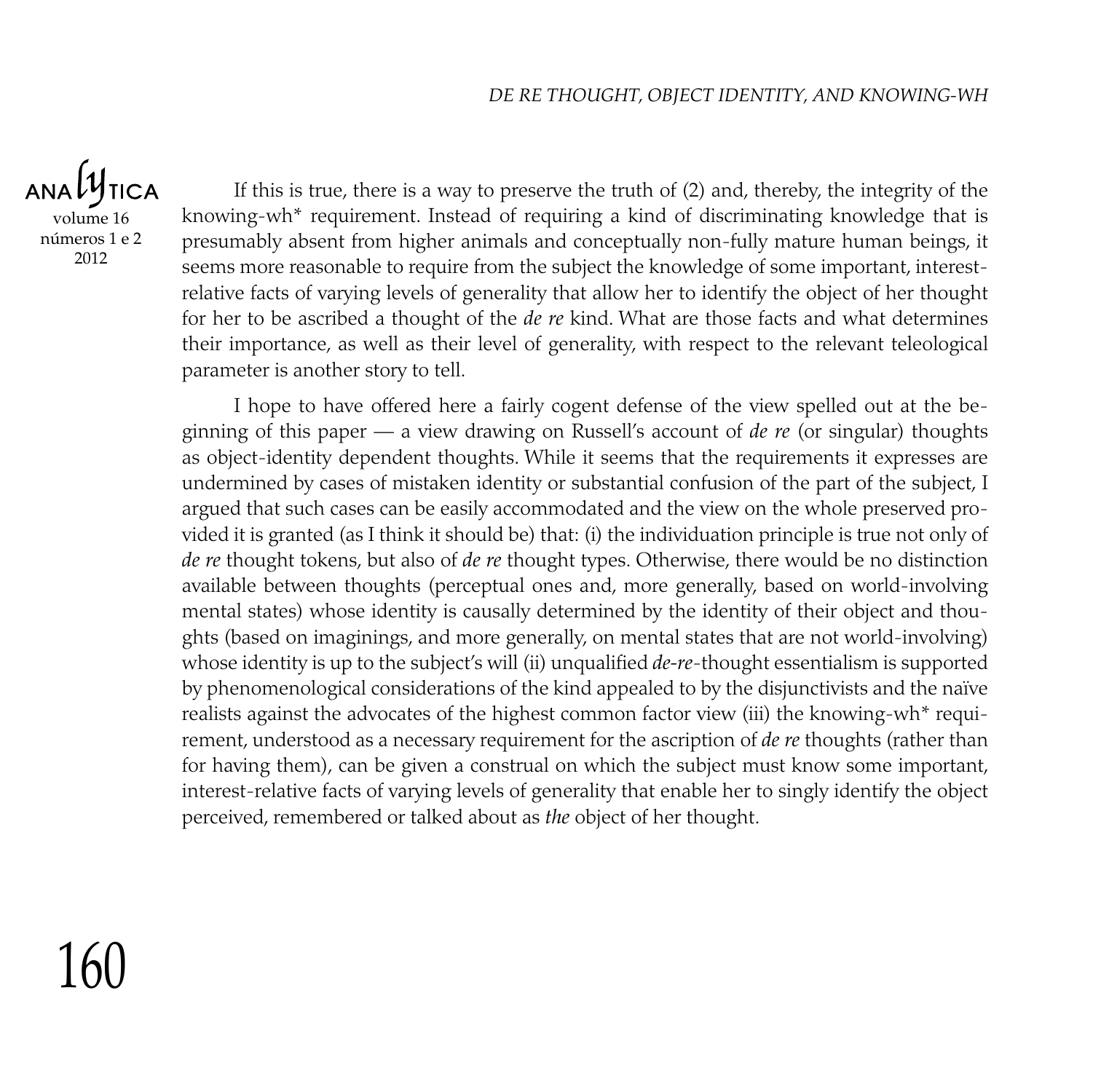## *Referências bibliográficas*

volume 16

números 1 e 2 2012

Azzouni, J. **Talking about nothing: numbers, hallucinations, and fictions.** Oxford: Oxford University Press, 2010.

Bach, K. *De re* belief and methodological solipsism. In: WOODFIELD, A. (Ed.), **Thought and object: essays on intentionality.** Oxford: Clarendon Press, 1982. Cap. 3, p. 121-151.

\_\_\_\_\_\_. **Thought and reference.** Paperback ed. Oxford: Clarendon Press, 1994.

\_\_\_\_\_\_. Getting a thing into a thought. In: JESHION, R. (Ed.). **New essays on singular thought.** Oxford: Clarendon Press, 2010. Cap. 1, p. 39-63.

Blackburn, S. **Spreading the word: groundings in the philosophy of language.** Oxford: Clarendon Press, 1984.

Boër, S. E.; Lycan, W. G. **Knowing who.** Cambridge (MA): The MIT Press, 1986. (A Bradford Book)

Burge, T. Belief *de re*. **The Journal of Philosophy**, v. 74, n. 6, p. 338-362, Jun. 1979.

\_\_\_\_\_\_. **Origins of objectivity.** Oxford: Clarendon Press, 2010.

Carruthers, P. Russellian Thoughts. **Mind**, v. 96, n. 381, p. 18-35, Jan. 1987. (New Series)

Crane, T. I. — The singularity of singular thought. **Proceedings of the Aristotelian Society**, v. 85, n. 1, p. 21-43, 2011. (Supplementary Volume)

Dennett, D. C. Beyond belief. In: WOODFIELD, A. (Ed.), **Thought and object: essays on intentionality.** Oxford: Clarendon Press, 1982. Cap. 1, p. 1-95.

Dickie, I. We are acquainted with ordinary things. In: JESHION, R. (Ed.). **New essays on singular thought.** Oxford: Clarendon Press, 2010. Cap. 7, p. 213-245.

Evans, G. **The varieties of reference.** McDOWELL, J. (Ed.). Oxford Clarendon Press, 1982.

García-Carpintero, M. Singular thought and the contingent *a priori*. **Revue Internationale de Philosophie**, n. 243, p. 79-98, 2008/1.

Hawthorne, J.; Manley, D. **The reference book.** Oxford: Oxford University Press, 2012.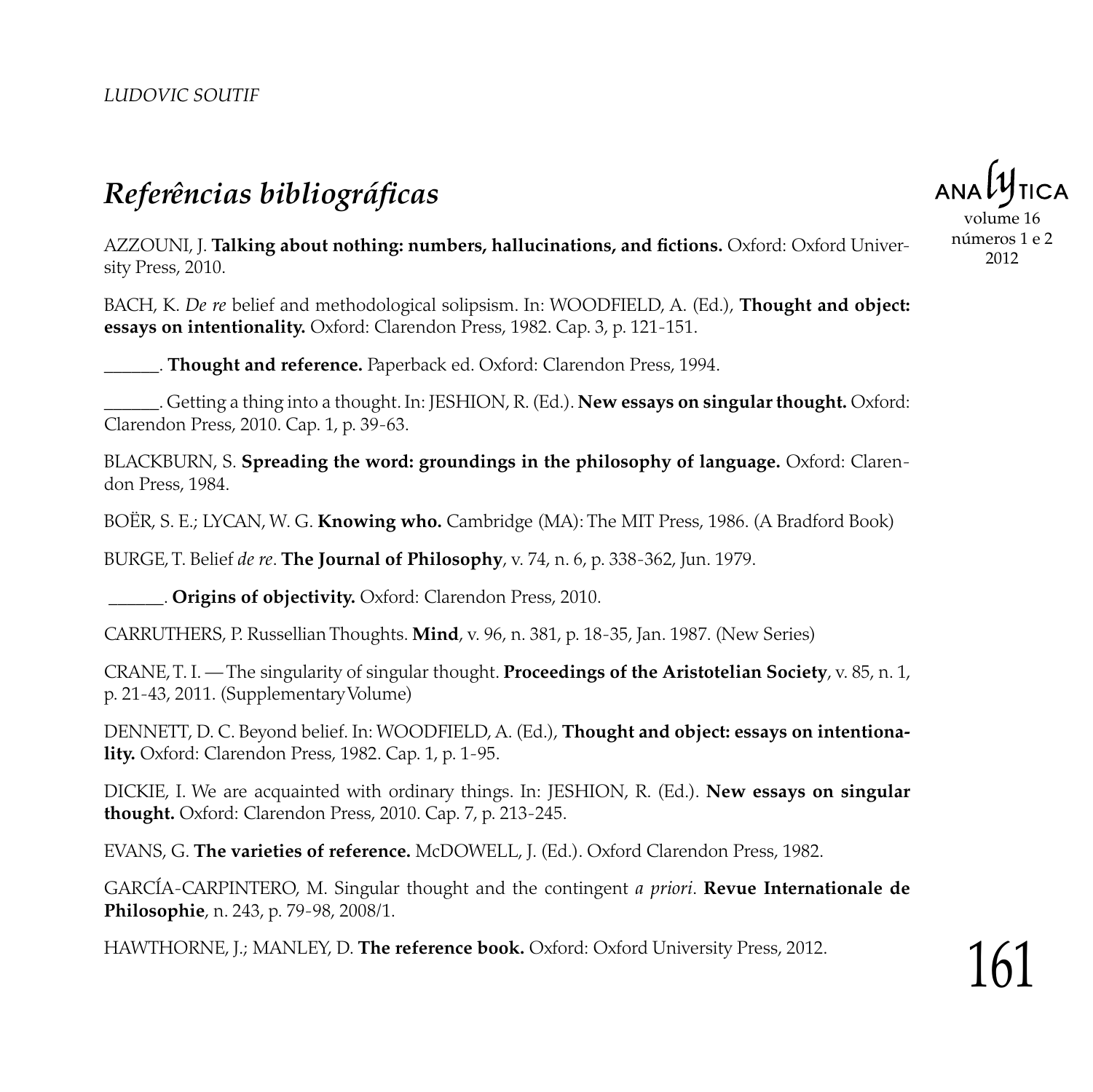

volume 16 números 1 e 2 2012

Jeshion, R. Introduction to new essays on singular thought. In: \_\_\_\_\_\_ (Ed.). **New essays on singular thought.** Oxford: Clarendon Press, 2010, p. 1-35.

\_\_\_\_\_\_ (Ed.). **New essays on singular thought.** Oxford: Clarendon Press, 2010.

KAPLAN, D. Quantifying in. In: DAVIDSON, D.; HINTIKKA, J. (Ed.). **Words and objections: essays on the work of W. V. Quine.** Rev. ed. Dordrecht: Reidel, 1975, p. 206-242.

Martin, M. Particular thoughts and singular thought. In: O'HEAR, A. (Ed.) **Logic, thought, and language.** Cambridge: Cambridge University Press, 2002, p. 173-214.

McDowell, J. Truth-value gaps. In: \_\_\_\_\_\_. **Meaning, knowledge, and reality.** Cambridge (MA): Harvard University Press, 1998. Cap. 9, p. 199-213.

Michael, M. Belief *de re*, knowing who, and singular thought. **The Journal of Philosophy**, v. 107, n. 6, p. 293-310, 2010.

NOONAN, H. Object-dependent thoughts: a case of superficial necessity but deep contingency? In: Heil, J.; Mele, A. R. (Ed.). **Mental causation.** Oxford: Oxford University Press, 1993. Cap. 15, p. 283- 308.

Quine, W. V. Quantifiers and propositional attitudes. **The Journal of Philosophy,** v. 53, n. 5, p. 177-187, 1956.

Recanati, F. **Direct reference: from language to thought.** Oxford: Blackwell Publishers, 1993.

\_\_\_\_\_\_. **Perspectival thought: a plea for (moderate) relativism.** Oxford: Oxford University Press, 2007.

(Anti-)descriptivism, mental files, and the communication of singular thoughts. In: LECLERC, A.; Perini-Santos, E.; Ruffino, M. (Ed.), **Semantic content and communication. Manuscrito – Revista Internacional de Filosofia**, v. 32, n. 1, p. 7-32, jan.-jun. 2009.

\_\_\_\_\_\_. Singular thought: in defence of acquaintance. In: JESHION, R. (Ed.). **New essays on singular thought.** Oxford: Clarendon Press, 2010. Cap. 5, p. 141-189.

ROBERTSON, T. Essential vs. accidental properties. In: Zalta, E. N. (Ed.). **The Stanford Encyclopedia of** Philosophy. Fall 2008 ed. Disponível em: <http://plato.stanford.edu/archives/fall2008/entries/essentialaccidental/>.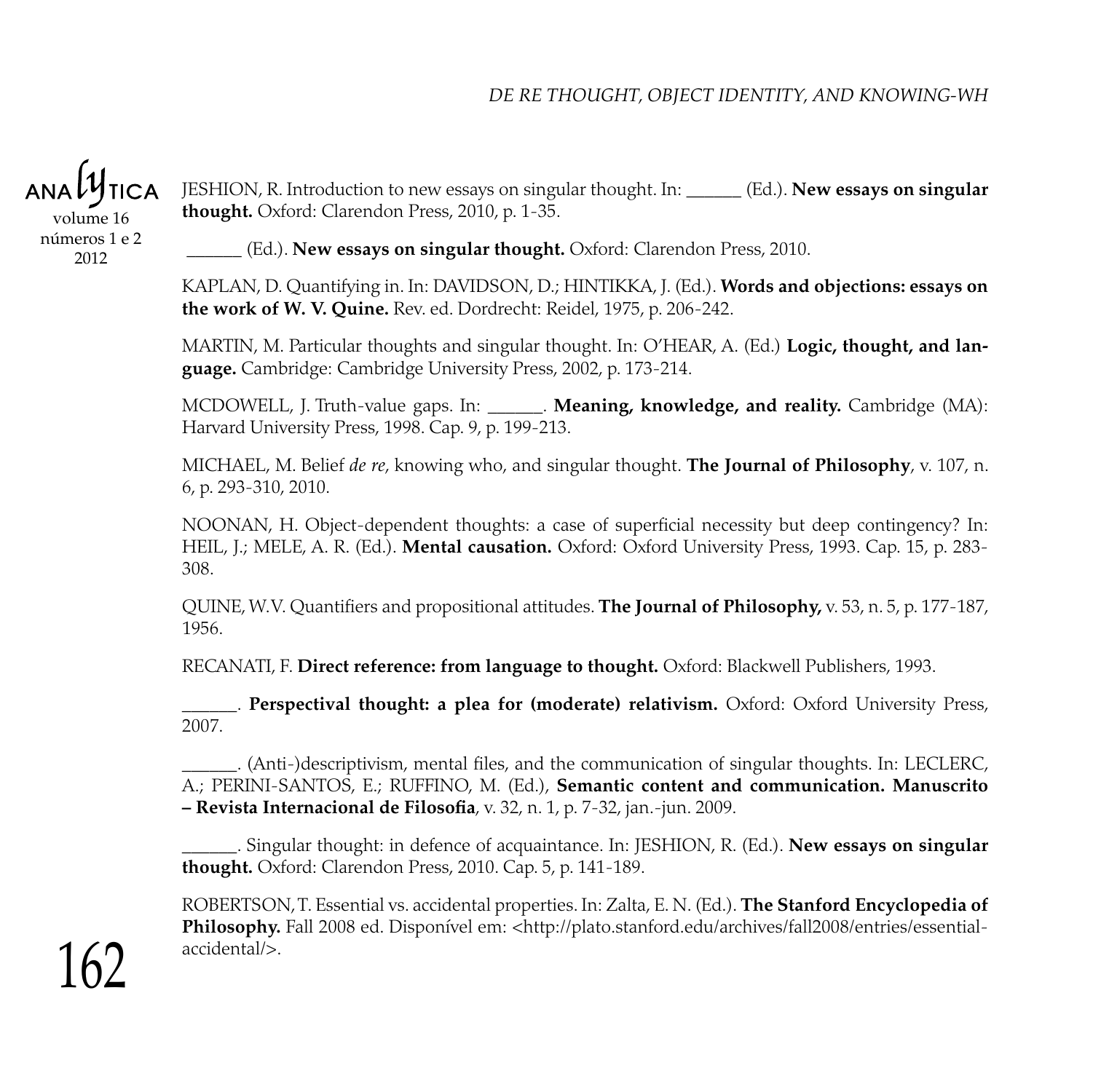Rozemond, M. Evans on *de re* thought. **Philosophia**, v. 22, n. 3-4, p. 275-298, 1993.

Russell, B. On denoting. **Mind**, v. 14, n. 56, p. 479-493, Oct. 1905.

\_\_\_\_\_\_. Knowledge by acquaintance and knowledge by description. In: \_\_\_\_\_\_. **Mysticism and logic and other essays.** London: George Allen & Unwin, 1917. Cap. 10, p. 209-232.

\_\_\_\_\_\_. **Introduction to mathematical philosophy.** 2nd ed. London: George Allen & Unwin, 1920.

\_\_\_\_\_\_. **The philosophy of logical atomism.** London & New York: Routledge, 2010. (Routledge Classics)

WILLIAMS, B. Imagination and the self. In: \_\_\_\_\_\_\_. **Problems of the self: philosophical papers 1956-1972.** Cambridge: Cambridge University Press, 1973. Cap. 3, p. 26-45.

WOODFIELD, A. Foreword. In: \_\_\_\_\_\_. **Thought and object: essays on intentionality.** Oxford: Clarendon Press, 1982, p. v-xi.

\_\_\_\_\_\_ (Ed.). **Thought and object: essays on intentionality.** Oxford: Clarendon Press, 1982.

volume 16 números 1 e 2 2012